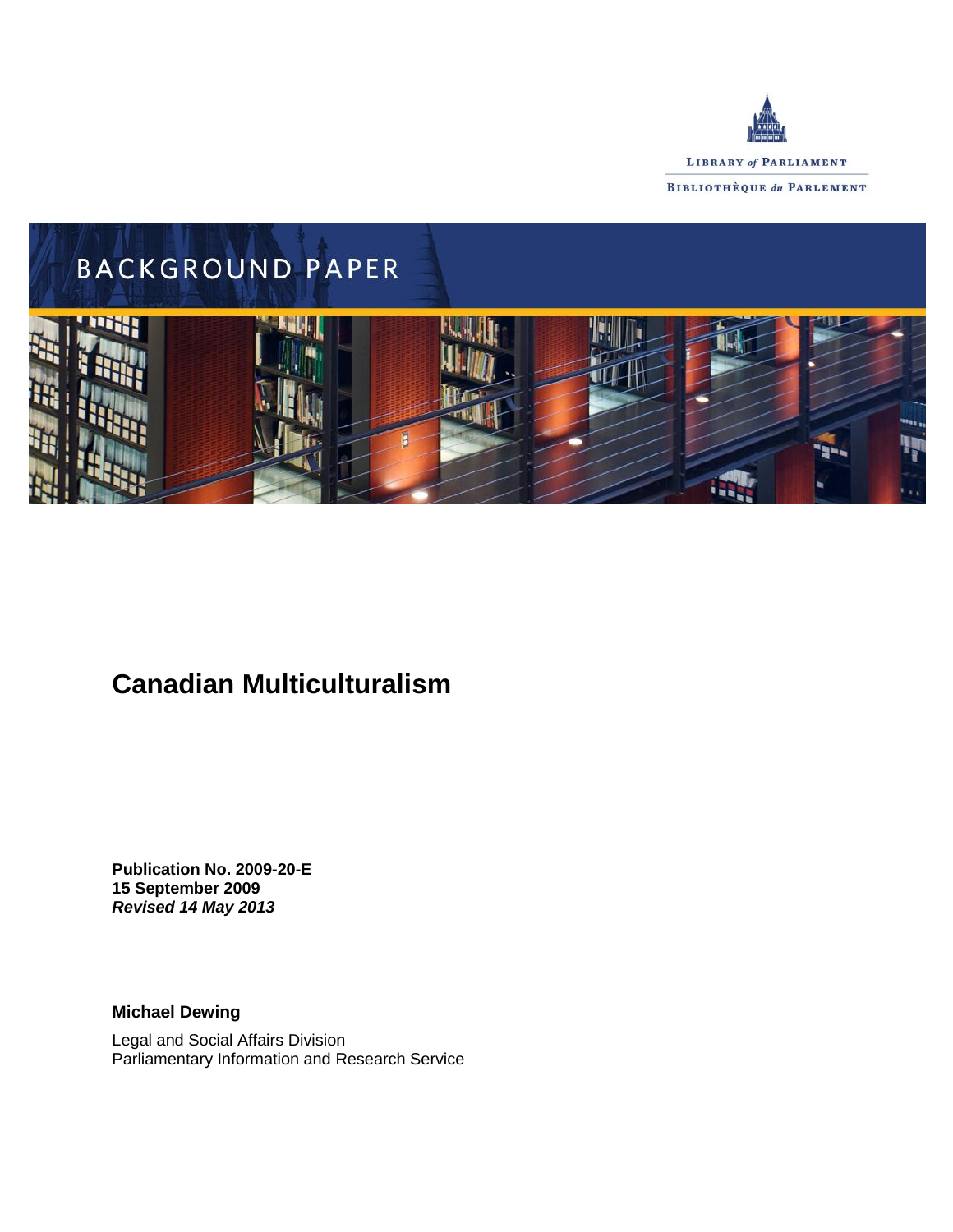Library of Parliament *Background Papers* provide in-depth studies of policy issues. They feature historical background, current information and references, and many anticipate the emergence of the issues they examine. They are prepared by the Parliamentary Information and Research Service, which carries out research for and provides information and analysis to parliamentarians and Senate and House of Commons committees and parliamentary associations in an objective, impartial manner.

© Library of Parliament, Ottawa, Canada, 2013

*Canadian Multiculturalism* (Background Paper)

Publication No. 2009-20-E

Ce document est également publié en français.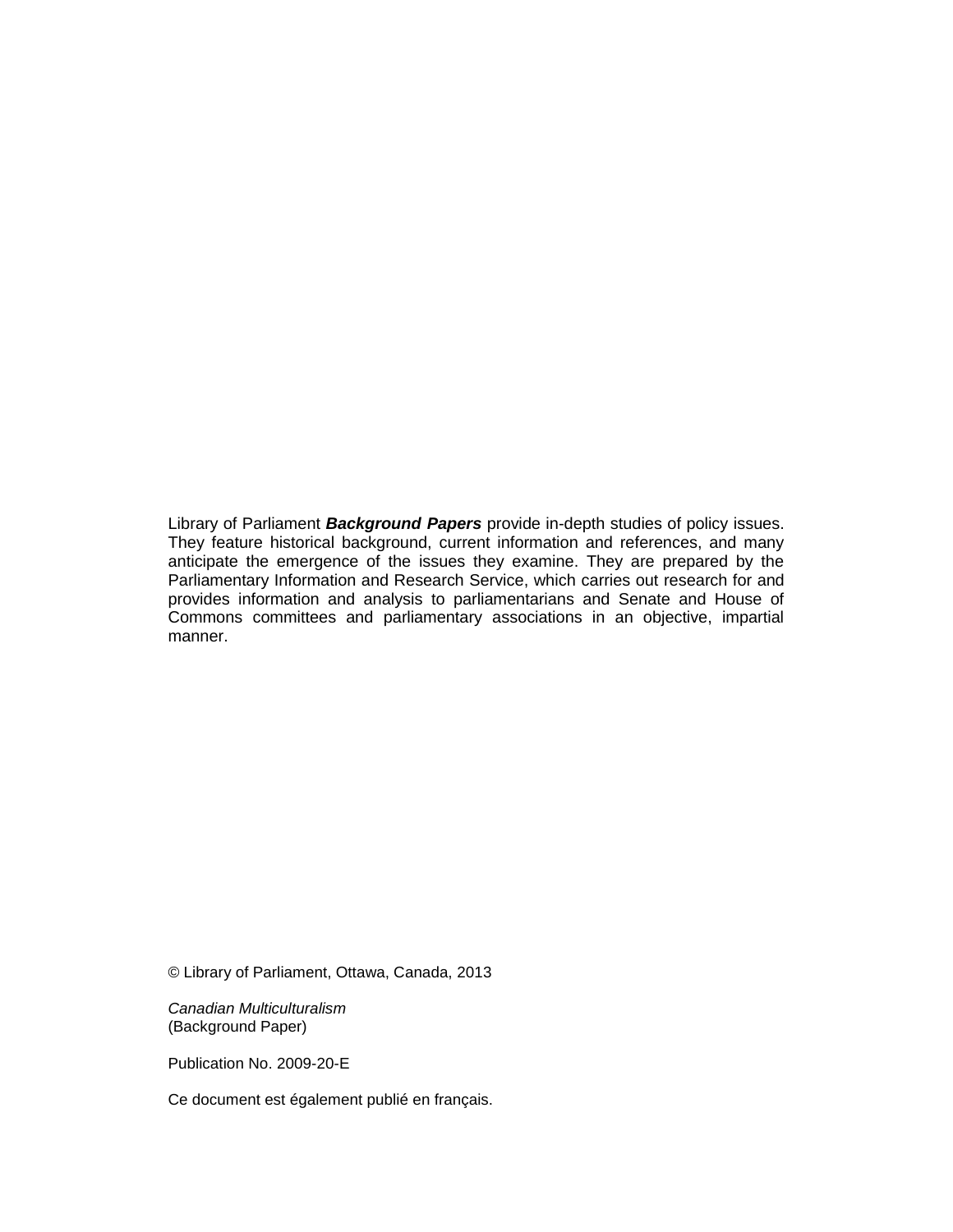### **CONTENTS**

| 1     |        |                                                      |  |
|-------|--------|------------------------------------------------------|--|
| 2     |        |                                                      |  |
|       | 2.1    |                                                      |  |
|       | 2.2    |                                                      |  |
| 2.2.1 |        |                                                      |  |
|       | 2.2.2  |                                                      |  |
|       | 2.2.3  |                                                      |  |
|       | 2.3    |                                                      |  |
|       | 2.4    |                                                      |  |
|       | 2.4.1  |                                                      |  |
|       | 2.4.2  |                                                      |  |
|       | 2.4.3  |                                                      |  |
|       | 2.4.4  |                                                      |  |
|       | 2.4.5  |                                                      |  |
|       | 2.4.6  |                                                      |  |
|       | 2.4.7  |                                                      |  |
|       | 2.4.8  |                                                      |  |
|       | 2.4.9  |                                                      |  |
|       | 2.4.10 |                                                      |  |
| 3     |        |                                                      |  |
|       | 3.1    |                                                      |  |
|       | 3.2    |                                                      |  |
|       | 3.3    |                                                      |  |
|       | 3.4    | Report of the Standing Committee on Multiculturalism |  |
| 4     |        | CHRONOLOGY OF FEDERAL POLICY                         |  |
| 5     |        |                                                      |  |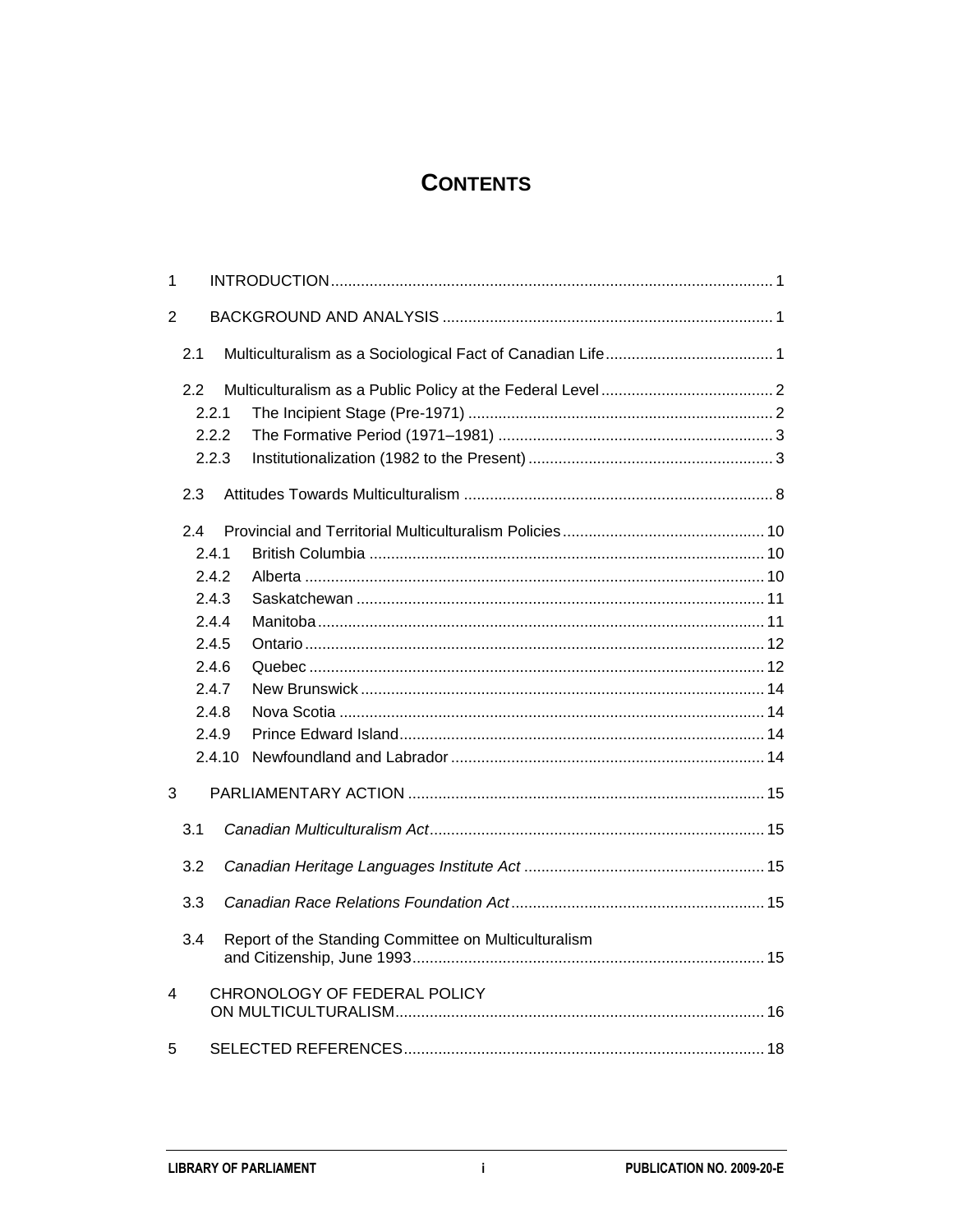## **CANADIAN MULTICULTURALISM**

### **1 INTRODUCTION**

The concept of Canada as a "multicultural society" can be interpreted in different ways: descriptively (as a sociological fact), prescriptively (as ideology) or politically (as policy).

As a sociological fact, multiculturalism refers to the presence of people from diverse racial and ethnic backgrounds. Ideologically, multiculturalism consists of a relatively coherent set of ideas and ideals pertaining to the celebration of Canada's cultural diversity. At the policy level, multiculturalism refers to the management of diversity through formal initiatives in the federal, provincial, territorial and municipal domains.

This study focuses on an analysis of Canadian multiculturalism both as a sociological fact and as a federal public policy. It goes on to look at attitudes to multiculturalism, provincial and territorial multiculturalism policies and parliamentary action. It also provides a chronology of federal policy on multiculturalism and selected references.

## **2 BACKGROUND AND ANALYSIS**

#### **2.1 MULTICULTURALISM AS A SOCIOLOGICAL FACT OF CANADIAN LIFE**

Canada's history of settlement and colonization has resulted in a multicultural society made up of three founding peoples – Aboriginal, French, and British – and of many other racial and ethnic groups.

The Aboriginal peoples include First Nations (status and non-status Indians), Métis and Inuit. Their proportion of Canada's total population is increasing. In Statistics Canada's 2011 National Household Survey, just over 1.4 million people reported having some Aboriginal ancestry, representing 4.3% of the total population. By comparison, in the 2001 Census, people with Aboriginal ancestry represented 3.3% of the population.

French and British colonizers began arriving in the early 1600s, and at the time of Confederation, Canada's population was chiefly British (60%) and French (30%). At the turn of the  $20<sup>th</sup>$  century, immigrants from other European countries were allowed entry into Canada. In percentage terms, the influx peaked in 1912 and 1913, when annual arrivals exceeded 5% of the total population. The proportion of the population born outside the country dropped during the Depression and the Second World War, but has been rising since the early 1950s. The sources of immigration have also shifted toward locations such as Asia, the Caribbean, and South and Central America.

By 1981, the combination of declining birth rate and infusion of immigrants saw the British and French total decline to 40% and 27%, respectively. At the beginning of the 21<sup>st</sup> century, the proportion of people with British, French, and/or Canadian ethnic origins had dropped to below one-half of the total population (46%). (The term "Canadian" ethnic origin was first introduced in the 1996 Census.) An ethnic diversity survey published by Statistics Canada in 2003 showed that 21% of the population aged 15 years and older was of British-only ancestry, while 10% reported only French origins, 8% were Canadian only, and 7% were a mix of these three origins.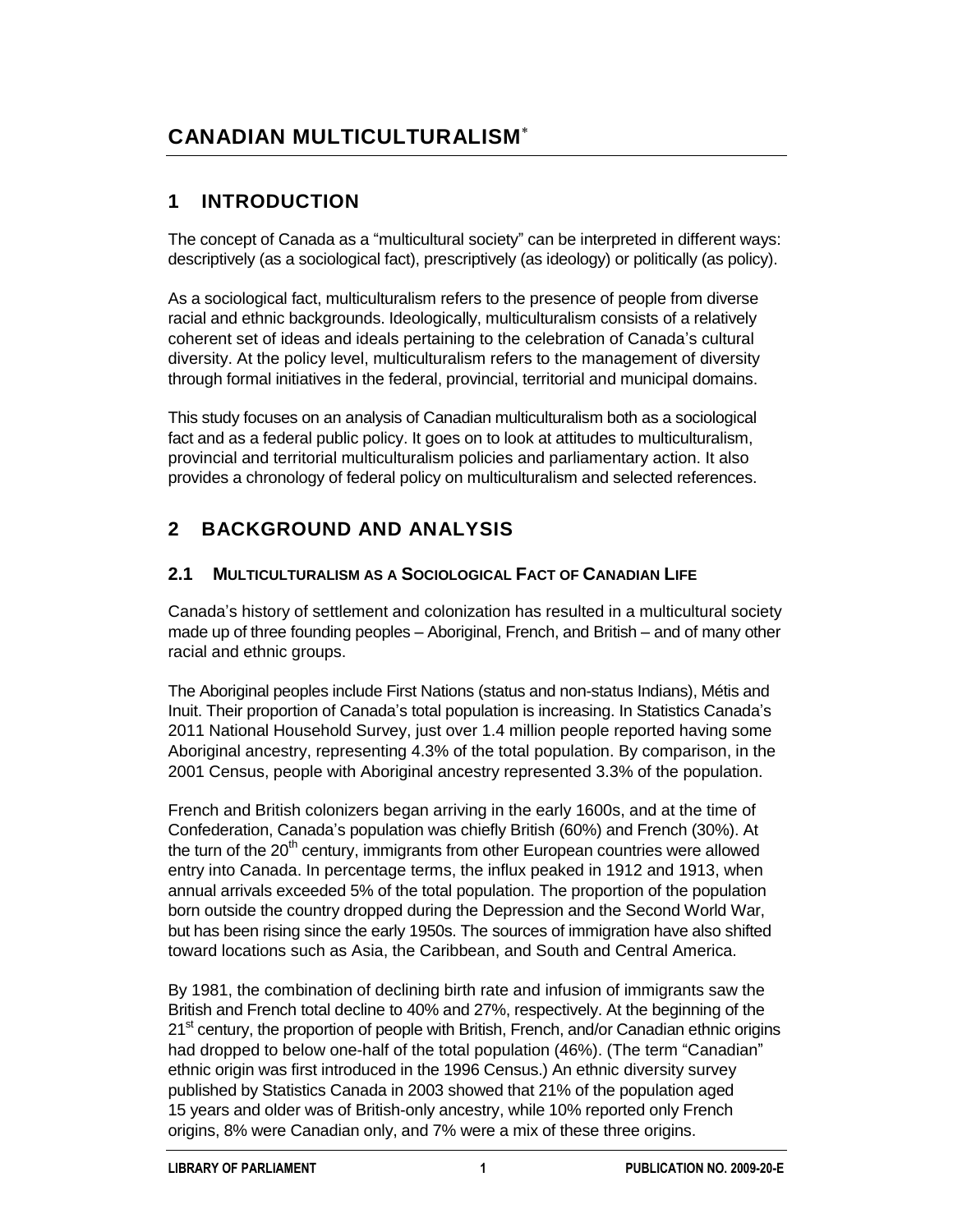This increased diversity was evident in the 2011 National Household Survey, in which more than 200 different ethnic origins were reported. The most common reported ancestries were Canadian, English, French, Scottish and Irish, followed by German, Italian, Chinese, First Nations, Ukrainian, East Indian, Dutch and Polish. The National Household Survey also found that 20.6% of the population was born outside Canada – the highest proportion in 80 years – and that the largest number of immigrants was from Asia. The visible minority population accounted for 19.1% of the population, up from 4.7% in 1981.

Linguistic diversity is also at the core of Canadian pluralism. In 2011, according to census data, English was the first language (mother tongue) for 57.8% of the population, which was unchanged since 2006. French came next at 21.7%, down slightly from the 22.1% reported in 2006. The percentage of those whose mother tongue was a language other than English or French was 20.6%, up slightly from 20.1% in 2006. In 2011, languages other than English, French and Aboriginal languages – also known as immigrant languages – were the mother tongues of one fifth of the population (more than 6.8 million people). The immigrant languages spoken most often at home were Punjabi, Chinese (not otherwise specified), Cantonese, Spanish, Tagalog, Arabic, Mandarin, Italian, Urdu and German. The Aboriginal languages spoken by the largest number of people were Cree languages, Inuktitut, and Ojibway.

#### **2.2 MULTICULTURALISM AS A PUBLIC POLICY AT THE FEDERAL LEVEL**

Analysts generally agree that federal multiculturalism policy has evolved through three developmental phases: the incipient stage (pre-1971), the formative period (1971–1981), and institutionalization (1982 to the present).

#### 2.2.1 THE INCIPIENT STAGE (PRE-1971)

The era preceding 1971 can best be interpreted as a time of gradual movement toward acceptance of ethnic diversity as legitimate and integral to Canadian society. Nationbuilding in the symbolic and cultural sense was oriented toward the replication of a British type of society in Canada. Culturally, this was reflected in Canada's political, economic and social institutions. All Canadians were defined as British subjects until the passage of the *Canadian Citizenship Act* in 1947, and a variety of cultural symbols legitimized the British underpinnings of English-speaking Canada. For the most part, central authorities dismissed the value of cultural heterogeneity, considering racial and ethnic differences as inimical to national interests and detrimental to Canada's character and integrity. Only the massive influx of post-World War II immigrants from Europe prompted central authorities to rethink the role and status of "other ethnics" within the evolving dynamic of Canadian society.

Events and developments during the 1960s paved the way for the eventual demise of assimilation as government policy and the subsequent appearance of multiculturalism. Pressures for change stemmed from the growing assertiveness of Canada's Aboriginal peoples, the force of Québécois nationalism, and the increasing resentment on the part of some ethnic minorities regarding their place in society.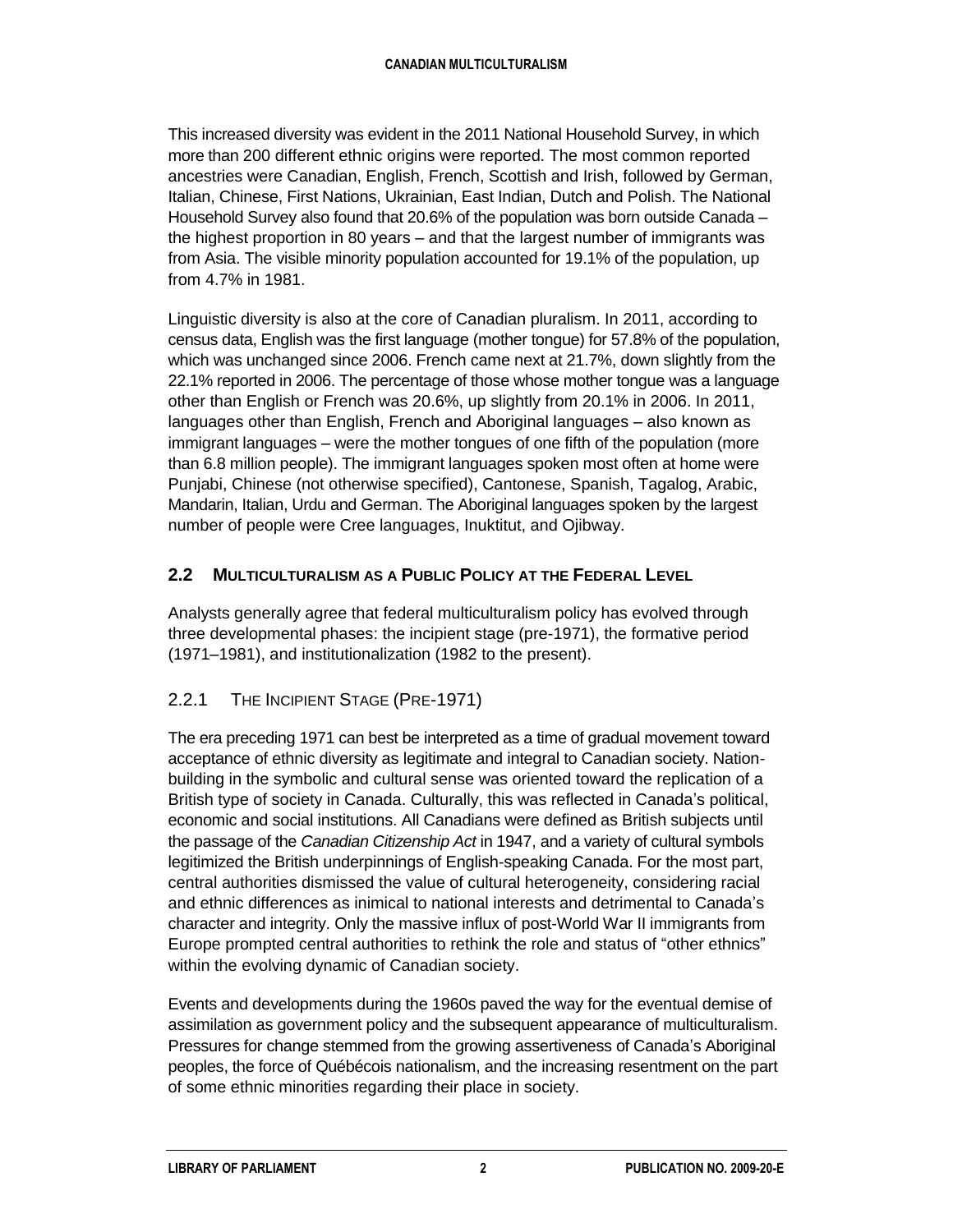#### 2.2.2 THE FORMATIVE PERIOD (1971–1981)

In 1969, the Royal Commission on Bilingualism and Biculturalism published Book Four of its report, which dealt with the contribution of non-Aboriginal, non-French and non-English ethnic groups to the cultural enrichment of Canada. The Commission recommended the "integration" (not assimilation) into Canadian society of those ethnic groups with full citizenship rights and equal participation in Canada's institutional structure. These recommendations led to the introduction in 1971 of the Multiculturalism Policy. Its key objectives were these:

- to assist cultural groups to retain and foster their identity;
- to assist cultural groups to overcome barriers to their full participation in Canadian society (thus, the multiculturalism policy advocated the full involvement and equal participation of ethnic minorities in mainstream institutions, without denying them the right to identify with select elements of their cultural past if they so chose);
- to promote creative exchanges among all Canadian cultural groups; and
- to assist immigrants in acquiring at least one of the official languages.

Implementation of these policy objectives depended on government funding. Nearly \$200 million was set aside in the first decade of the policy for special initiatives in language and cultural maintenance. A Multicultural Directorate within the Department of Secretary of State was approved in 1972 to assist in the implementation of multicultural policies and programs. The directorate sponsored activities aimed at assisting ethnic minorities in the areas of human rights, freedom from racial discrimination, citizenship, immigration and cultural diversity. A Ministry of Multiculturalism was created in 1973 to monitor the implementation of multicultural initiatives within government departments. In addition, formal linkages between the government and ethnic organizations were established to provide ongoing input into the decision-making process. An example was the Canadian Consultative Council on Multiculturalism, established in 1973 and later renamed the Canadian Ethnocultural Council.

The architects of the 1971 Multiculturalism Policy had perceived barriers to social adaptation and economic success largely in linguistic or cultural terms. The marked increase in the arrival of visible minority immigrants whose main concerns were obtaining employment, housing and education, and fighting discrimination, required a shift in policy thinking. Equality through the removal of racially discriminatory barriers became the main focus of multicultural programs, and race relations policies and programs were put in place to uncover, isolate and combat racial discrimination at personal and institutional levels. Particular emphasis was given to encouraging and facilitating the ways in which cultural minority groups could fully participate in Canadian society.

#### 2.2.3 INSTITUTIONALIZATION (1982 TO THE PRESENT)

The 1980s witnessed a growing institutionalization of multicultural policy. Shifts in this policy coincided with a period of difficulties for race relations in Canada. In large cities, immigration had, over a short period of time, noticeably changed the composition of the population. Canada also began to see the emergence of a few individuals and groups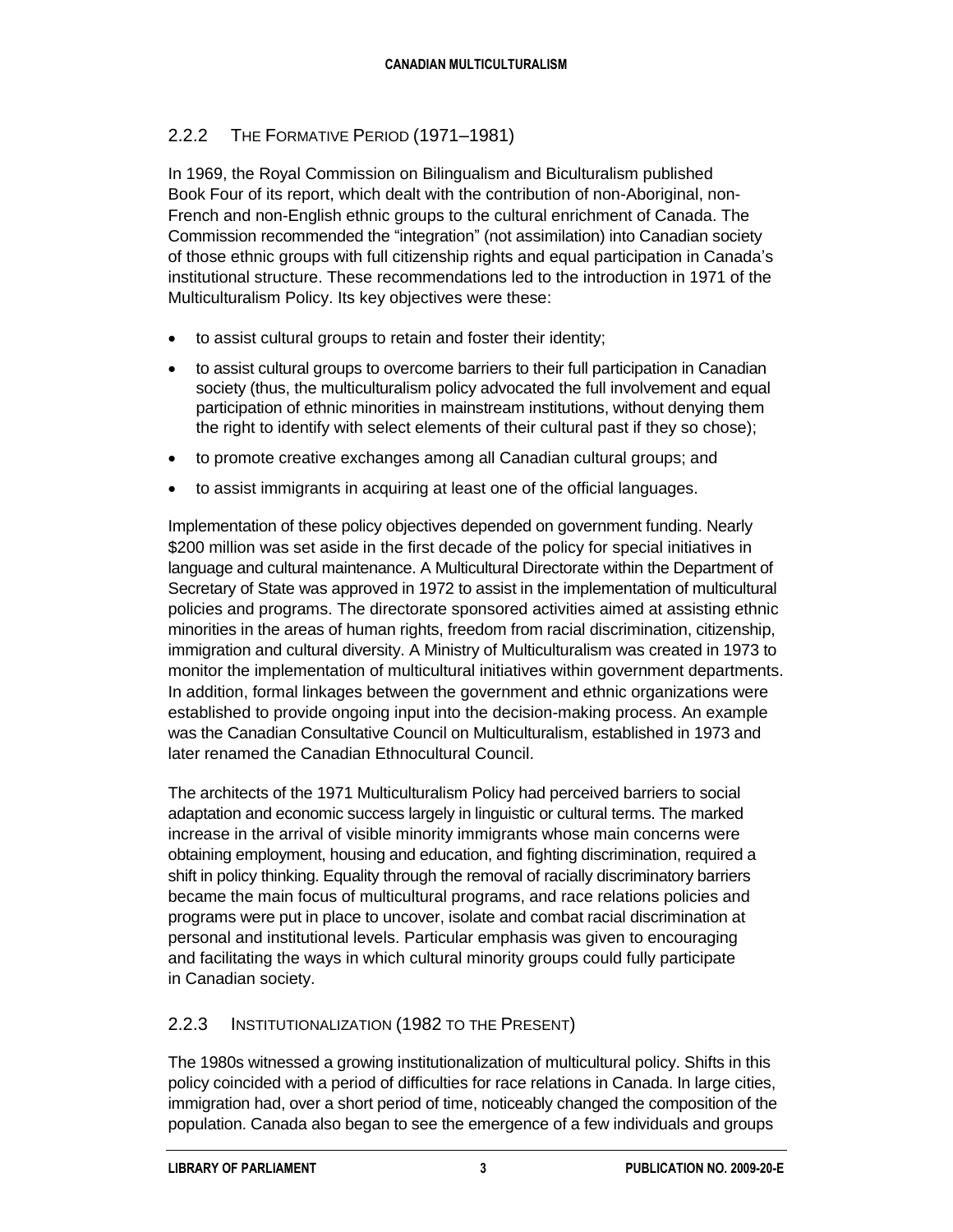promoting racist ideas. The government first concentrated on promoting institutional change in order to help Canadian institutions adapt to the presence of the new immigrant groups. Another shift was the introduction of anti-discrimination programs designed to help remove social and cultural barriers separating minority and majority groups in Canada.

With the adoption of the *Canadian Charter of Rights and Freedoms* in 1982, the multicultural heritage of Canadians was recognized in the Constitution. Section 27 of the Charter states:

This Charter shall be interpreted in a manner consistent with the preservation and enhancement of the multicultural heritage of Canadians.

This clause is critical in placing multiculturalism within the wider framework of Canadian society. It empowers the courts to take Canada's multicultural reality into account at the highest levels of decision-making. In the words of a former Human Rights Commissioner, it provides a useful "interpretative prism" to assist the courts when balancing individual and multicultural (and often collective) rights. A relevant example is the issue of freedom of individual expression, which must take account of the prohibition against racial slurs or circulation of racially based hate propaganda. Hence, the principle underlying the freedom of individual expression does not extend to absolute free speech.

Moreover, the *Canadian Charter of Rights and Freedoms* addresses the elimination of expressions of discrimination by guaranteeing both equality and fairness to all under the law, regardless of race or ethnicity. Section 15(1) states:

Every individual is equal before and under the law and has the right to equal protection and equal benefit of the law without discrimination and, in particular, without discrimination based on race, national or ethnic origin, colour, religion, sex, age, or mental or physical disability.

In addition, section 15(2) establishes entitlement to non-discriminatory benefits without denying the need for additional measures to assist disadvantaged sectors.

In 1984, the Special Parliamentary Committee on Visible Minorities produced its wellknown report *Equality Now!* and in 1985 a House of Commons Standing Committee on Multiculturalism was created. In 1987, the committee issued an extensive report that called for the enactment of a new policy on multiculturalism and the creation of the Department of Multiculturalism.

A new multiculturalism policy with a clearer sense of purpose and direction came into effect in 1988 when the *Canadian Multiculturalism Act* was adopted by Parliament. Canada was the first country in the world to pass a national multiculturalism law. The Act acknowledged multiculturalism as a fundamental characteristic of Canadian society with an integral role in the decision-making process of the federal government. Directed toward the preservation and enhancement of multiculturalism in Canada, the Act sought to assist in the preservation of culture and language, to reduce discrimination, to enhance cultural awareness and understanding, and to promote culturally sensitive institutional change at the federal level.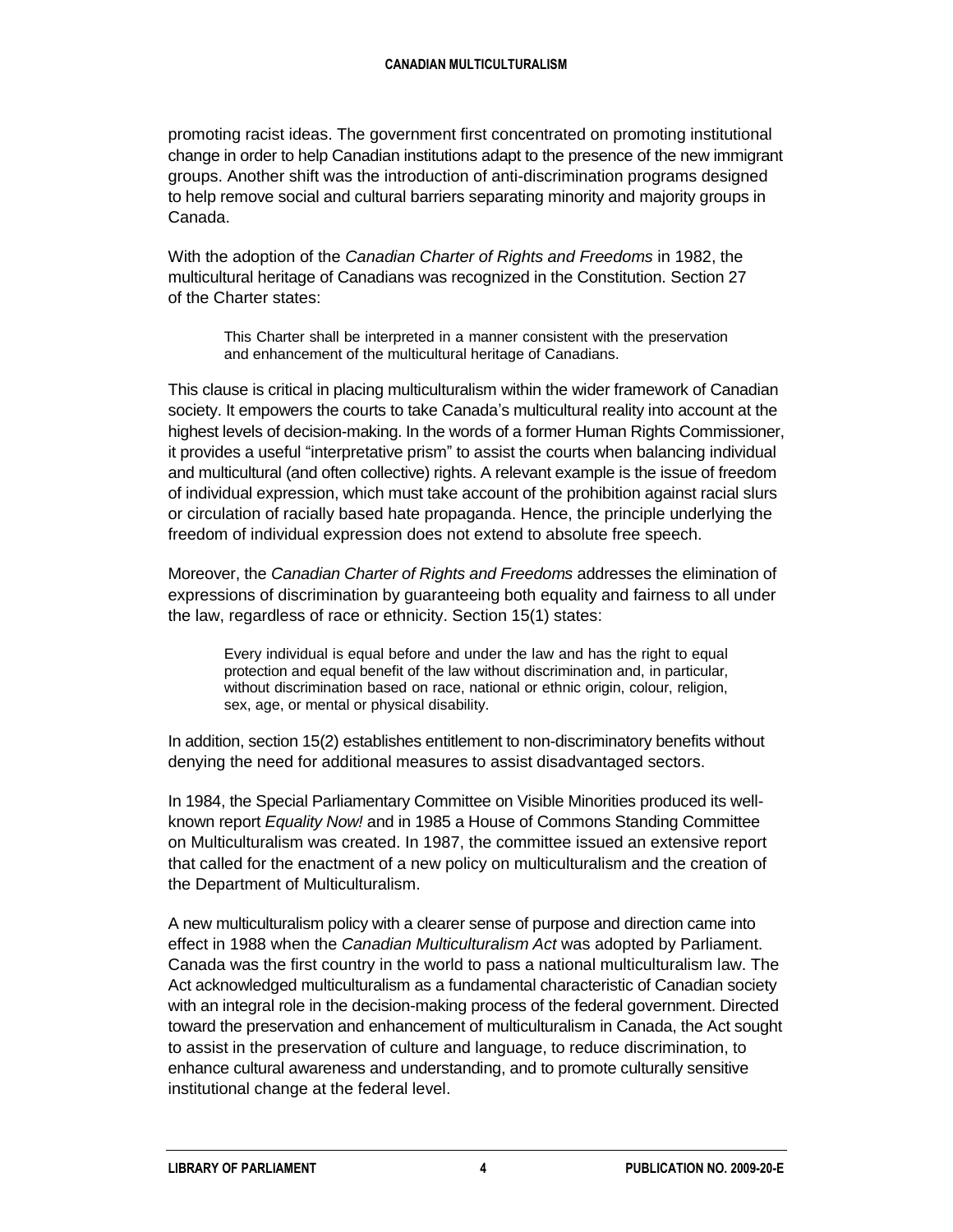In seeking a balance between cultural distinctiveness and equality, the Act specified the right of all to identify with the cultural heritage of their choice, yet retain "full and equitable participation … in all aspects of Canadian society." In effect, the Act sought to preserve, enhance and incorporate cultural differences into the functioning of Canadian society, while ensuring equal access and full participation for all Canadians in the social, political, and economic spheres. It also focused on the eradication of racism and the removal of discriminatory barriers as ways to fulfill Canada's human rights commitments.

Moreover, the Act presented multiculturalism as a positive instrument of change aimed at the removal of barriers that precluded the involvement, equity, and representation of all citizens in Canada's institutions, as well as their access to those institutions. The Act recognized the need to increase minority participation in Canada's major institutions by bringing diversity into these institutions as a natural, normal, and positive component of decision-making, resource allocation, and the setting of priorities. Under the Act, all government agencies, departments and Crown corporations – not just the ministry responsible for multiculturalism – were expected to provide leadership in advancing Canada's multicultural mix and to take part in the design and implementation of plans, programs, procedures and decision-making strategies that enhance the full and equal participation of minorities within institutional structures.

In 1988, the Government of Canada formally apologized for the wrongful incarceration, seizure of property and disenfranchisement of Japanese Canadians during World War II and offered compensation. The Government of Canada and the National Association of Japanese Canadians signed the Japanese Canadian Redress Agreement, and the federal government promised to create the Canadian Race Relations Foundation.

Legislation creating a full-fledged Department of Multiculturalism and Citizenship was adopted by Parliament in 1991. The institutionalized programs established under the newly created department were:

- Race Relations and Cross-Cultural Understanding "to promote among Canadians and in Canadian institutions appreciation, acceptance and implementation of the principles of racial equality and multiculturalism";
- Heritage Cultures and Languages "to assist Canadians to preserve, enhance and share their cultures, languages and ethnocultural group identities";
- Community Support and Participation "to support the full and equitable participation in Canadian life of individuals and communities from Canada's racial and ethnocultural minorities."

Where early multicultural policies concentrated on cultural preservation and intercultural sharing through promotion of ethnic presses and festivals, the rejuvenated multiculturalism program emphasized cross-cultural understanding and the attainment of social and economic integration through institutional change, affirmative action to equalize opportunity, and the removal of discriminating barriers.

The new department was short-lived, however. In 1993, it was dismantled and the multiculturalism programs were integrated into the new and larger Department of Canadian Heritage, which also combined responsibility for official languages, arts and culture, broadcasting, national parks and historic sites, voluntary action, human rights, amateur sports, state ceremonial affairs and the National Capital Commission.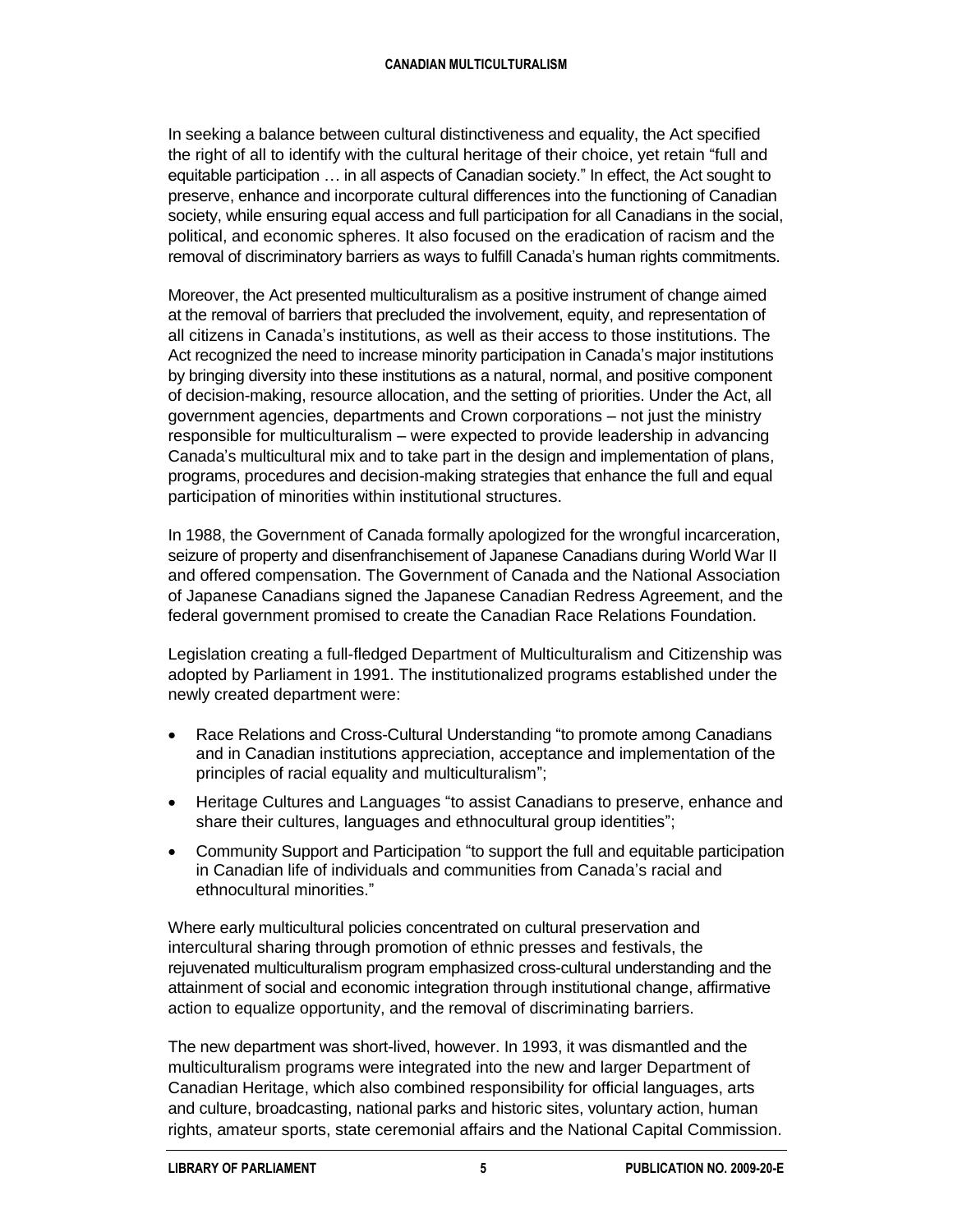A Secretary of State for Multiculturalism was appointed within the portfolio of the minister of Canadian Heritage. The citizenship activity (citizenship registration and promotion) was subsumed in the newly established Department of Citizenship and Immigration.

Following increased criticism of the multiculturalism program voiced by various groups and individuals from different parts of Canadian society, the Department of Canadian Heritage launched a comprehensive review of its multiculturalism programming activities in 1995. In 1997, the Secretary of State for Multiculturalism announced a renewed program that focused on three objectives: social justice (building a fair and equitable society); civic participation (ensuring that Canadians of all origins participate in the shaping of our communities and country); and identity (fostering a society that recognizes, respects and reflects a diversity of cultures so that people of all backgrounds feel a sense of belonging to Canada).

The renewed program prioritized proposals that:

- assisted in the development of strategies to facilitate the full and active participation of ethnic, racial, religious and cultural communities in Canada;
- supported collective community initiatives and responses to ethnic, racial, religious and cultural conflict and hate-motivated activities;
- improved the ability of public institutions to respond to ethnic, racial, religious and cultural diversity;
- encouraged and assisted in the development of inclusive policies, programs and practices within federal departments and agencies; and
- increased public awareness, understanding and public dialogue with respect to multiculturalism, racism and cultural diversity in Canada.

At the same time, the Secretary of State announced the establishment of the Canadian Race Relations Foundation, whose mandate includes:

- undertaking research, collecting data, and developing a national information base to further understanding of racism and racial discrimination;
- providing information to support effective race relations training and the development of professional standards; and
- disseminating information to increase public awareness of the importance of eliminating racism.

The Foundation, which has its headquarters in Toronto, was funded by a one-time endowment of \$24 million from the federal government and operates on income derived largely from interest on investments.

In 2002, the government announced that Canadian Multiculturalism Day would be held every year on 27 June.

In the February 2005 Budget, the government announced a five-year investment of \$56 million for Canada's Action Plan Against Racism. The budget also allocated \$25 million over the following three years for an Acknowledgement, Commemoration,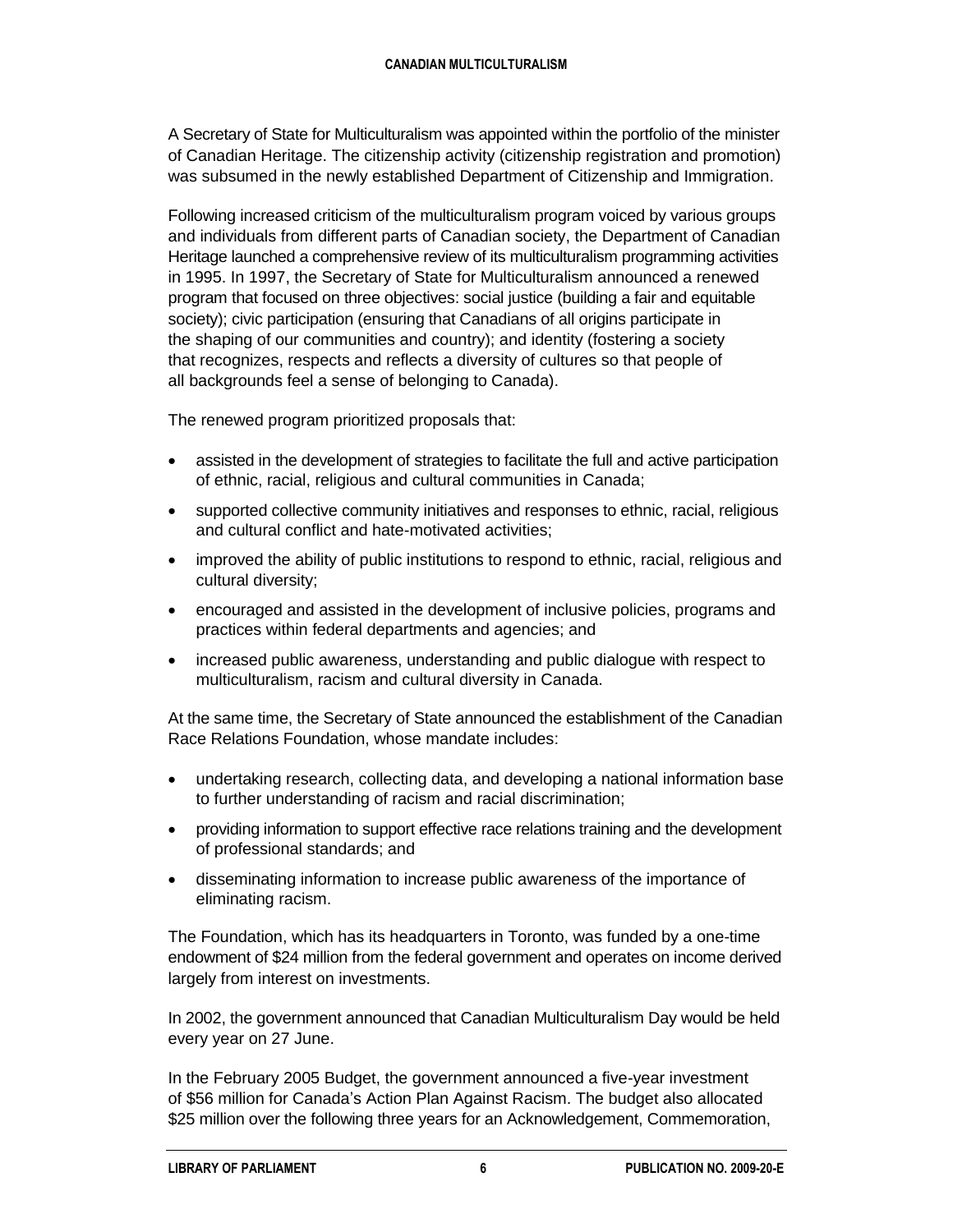and Education (ACE) Program that would undertake commemorative and educational initiatives to highlight the contributions of groups that have troubling memories as a result of historical events during times of war, or as a result of immigration policies of the day. Agreements-in-principle were reached with the Ukrainian-Canadian, Italian-Canadian, and Chinese-Canadian communities, but the government was defeated before these agreements could be put in place.

Meanwhile, in March 2005, the government released *A Canada for All: Canada's Action Plan Against Racism*. Its objectives were to strengthen social cohesion, further Canada's human rights framework, and demonstrate federal leadership in the fight against racism and hate-motivated crime.

At the international level, on 23 November 2005 Canada became the first country to accept the United Nations Educational, Scientific and Cultural Organization (UNESCO) *Convention on the Protection and Promotion of the Diversity of Cultural Expressions*. The convention recognizes that books, films, television programs, and other cultural goods and services have a distinctive nature that goes beyond their commercial value. It also reaffirms the right of countries to take measures to foster diverse cultural expressions.

In 2006, the federal government offered a full apology to Chinese-Canadians for the head tax that was imposed on Chinese immigrants until 1923 and Canada's subsequent refusal, until 1947, to accept Chinese immigrants. The government also replaced the ACE program, described above, with the Community Historical Recognition Program (which ended on 31 March 2013) and the National Historical Recognition Program to commemorate the historical experiences and contributions of ethno-cultural communities.

In 2008, responsibility for multiculturalism was transferred from the Department of Canadian Heritage to the Department of Citizenship and Immigration, whose minister was renamed the Minister of Citizenship, Immigration and Multiculturalism. The program was modified to stress the following priorities:

- support for the economic, social, and cultural integration of new Canadians and cultural communities;
- facilitation of programs that promote mentorship, volunteerism, leadership, and civic education among at-risk youth of different cultural backgrounds; and
- promotion of intercultural understanding and Canadian values (democracy, freedom, human rights and the rule of law) through community initiatives, with the objective of addressing issues of cultural social exclusion (parallel communities) and radicalization.

In 2009, Canada became a full member of the Task Force for International Cooperation on Holocaust Education, Remembrance and Research. In 2010, Canada hosted the second annual conference of the Inter-parliamentary Coalition for Combating Antisemitism (ICCA). At the conference, the ICCA developed the Ottawa Protocol on Combating Antisemitism and in 2011 Canada became the first country to sign it.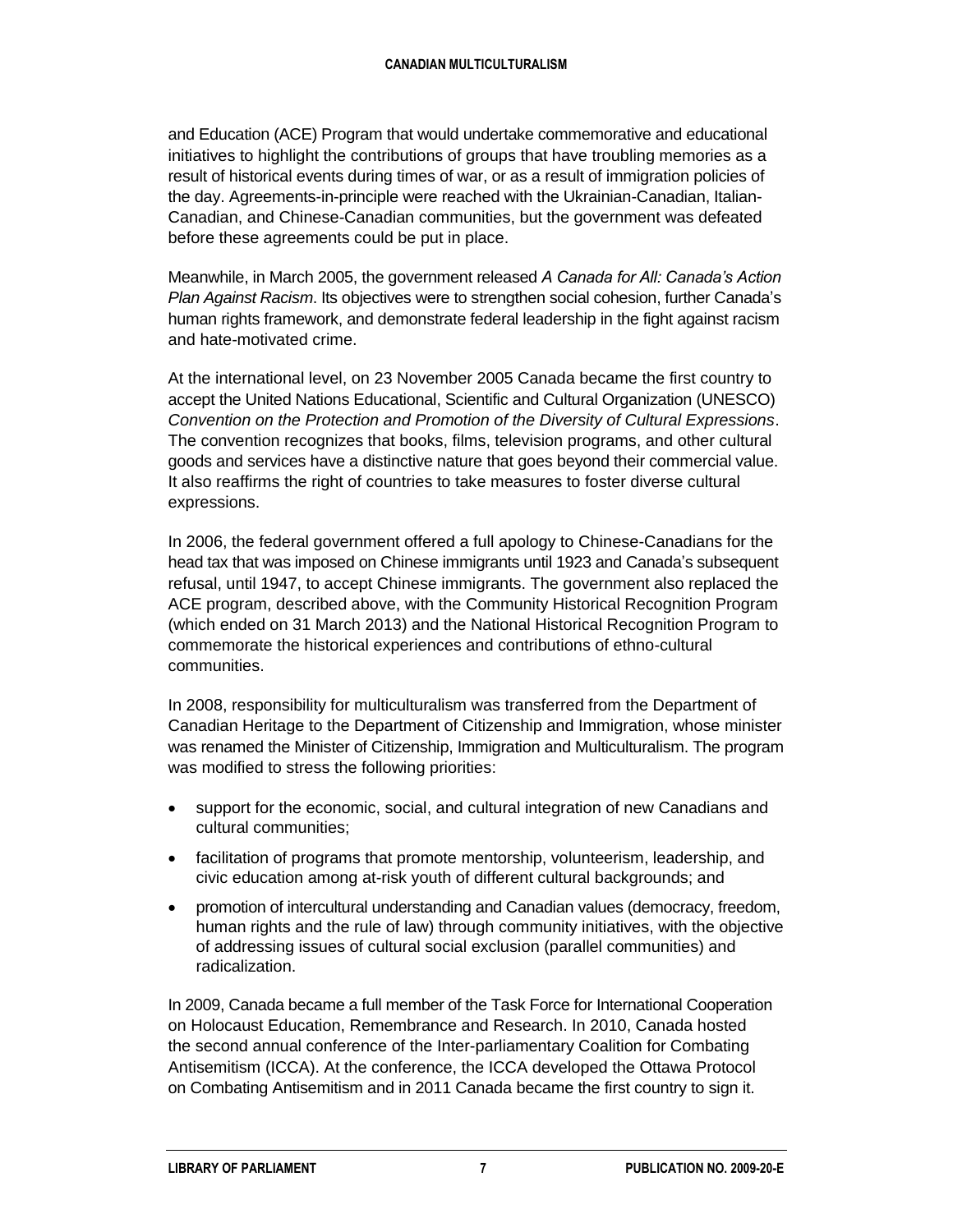Meanwhile, in 2010, the following three new objectives for the Multiculturalism Program were implemented:

- to build an integrated, socially cohesive society;
- to improve the responsiveness of institutions to meet the needs of a diverse population; and
- to actively engage in discussions on multiculturalism and diversity at an international level.

In March 2012, an internal evaluation of the Multiculturalism Program was released. It concluded that there is a need for multiculturalism programming and that the federal government has a role to play. However, it also concluded that the Program's rather broad objectives are larger than can reasonably be achieved with current resources and that there is a lack of performance measurement data for assessing how well the Program is performing. According to the *2012–2013 Report on Plans and Priorities*, the Department of Citizenship and Immigration plans to "launch a review of multiculturalism policy to clarify objectives and desired outcomes."

#### **2.3 ATTITUDES TOWARDS MULTICULTURALISM**

Various publications and polls suggest that Canadians are generally supportive of a multicultural society, at least in principle if not always in practice. Indeed, attitudes towards immigration and multiculturalism have become more positive over the years. According to the Focus Canada surveys conducted by the Environics Institute for Survey Research, the percentage of Canadians who see multiculturalism as a symbol of Canadian identity increased from 37% in 1997 to 56% in 2010. At the same time, the percentage of Canadians who feel that immigration levels are too high dropped from 61% in 1977 to 38% in 2011.

Attitudes towards multiculturalism vary from region to region. In particular, many Québécois have expressed uneasiness about, or even resistance to, federal multiculturalism policy since its inception. This uneasiness is largely explained in terms of the perception, by many Québécois, of multiculturalism as another intrusion by federal authorities into their province's internal affairs. Many are inclined to view multiculturalism as a ploy to downgrade the distinct society status of Québécois to the level of an ethnic minority culture under the domination of English-speaking Canada. Multiculturalism is thus seen as an attempt to dilute the French fact in Canada, weakening francophone status and threatening the dual partnership of English-speaking and French-speaking Canadians. For many Québécois, the idea of reducing the rights of French-speaking Canadians to the same level as those of other ethno-racial minorities in the name of multicultural equality is inconsistent with the special compact between the two founding peoples of Canada.

In addition, some commentators have expressed the fear that the multiculturalism policy is promoting too much diversity at the expense of unity. Critics say the policy is divisive because it emphasizes what is different, rather than the values that are Canadian. Canadian culture and symbols, it is felt, are being discarded in the effort to accommodate other cultures. On the other hand, defenders of Canada's approach to multiculturalism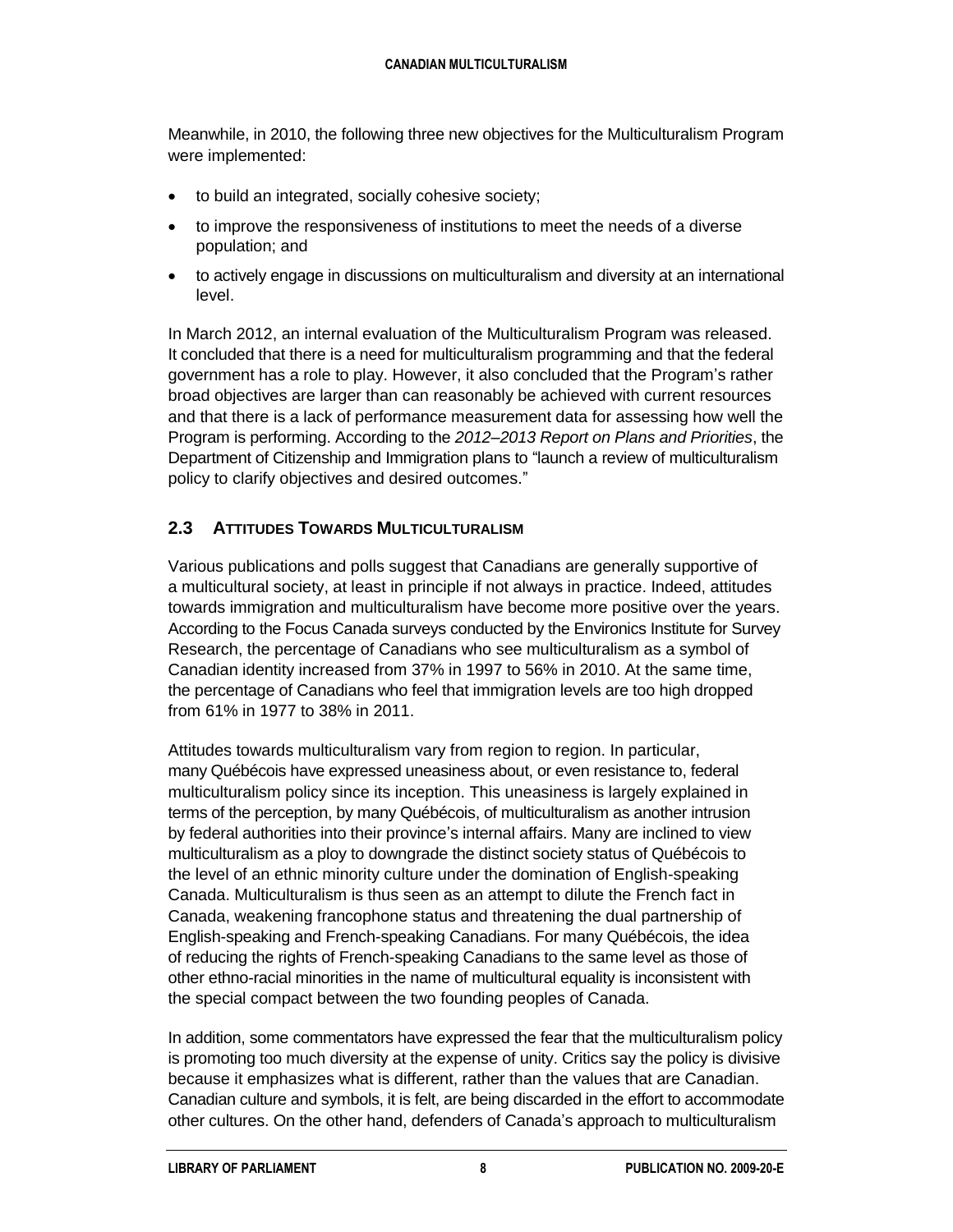argue that it encourages integration by telling immigrants they do not have to choose between preserving their cultural heritage and participating in Canadian society. Rather, they can do both.

In his book *Selling Illusions: The Cult of Multiculturalism in Canada*, published in 1994, Trinidad-born novelist Neil Bissoondath leads the charge against the government's multiculturalism policy. His book reiterates his concern over the potential divisiveness inherent in government promotion of cultural diversity. In Bissoondath's opinion, the government's encouragement of ethnic differences leads immigrants to adopt a "psychology of separation" from the mainstream culture. Multiculturalism is blamed for isolating ethno-racial groups in distinct enclaves by fostering an inward-focused mentality that drives a wedge between Canadians of different ethnic backgrounds. The author argues that unity and cohesion are being sacrificed for a philosophy that separates, intensifies misunderstanding and hostility, and pits one group against another in the competition for power and resources.

Other prominent authors, such as Richard Gwyn, in his 1997 book *Nationalism Without Walls*, and Jack Granatstein, in his 1998 book *Who Killed Canadian History?* have criticized what they see as the negative impacts of the multiculturalism policy. Gwyn argues that the political elite was mistaken in rationalizing that the backlash against multiculturalism was caused by temporary "employment anxiety" in the early 1990s, rather than a widespread fear that Canadians were becoming "strangers in their own land." Granatstein implicates official multiculturalism and political correctness in the death of Canadian history in the schools and among Canadian youth in general. He claims that a number of studies in schools and at post-secondary levels of education show that Canadians are learning less and less about their history and cannot pass relatively basic tests about historical events or personalities. Granatstein also argues that multiculturalism policies have helped spread the idea among immigrants and even native-born Canadians that Canada, particularly English-speaking Canada, has no culture and identity of its own.

In response to these arguments, in 1998 philosopher Will Kymlicka published *Finding Our Way: Rethinking Ethnocultural Relations in Canada*. He says the evidence does not support claims that multiculturalism has decreased the rate of integration of immigrants. Using statistics on naturalization rates among immigrants, levels of political participation among ethnocultural groups, rates at which new Canadians can speak an official language, and rates of intermarriage, Kymlicka argues that the multiculturalism program has worked and that there is no evidence that it has promoted ethnic separateness.

As noted at the beginning of this section, recent polls show that multiculturalism is largely seen in a positive light. In a review of public opinion research on attitudes towards multiculturalism from 2006 to 2009, Stuart Soroka and Sarah Roberton found that multiculturalism is "viewed as an integral and largely positive aspect of the Canadian state." At the same time, they found that Canadians "see some value in shared values and traditions as well."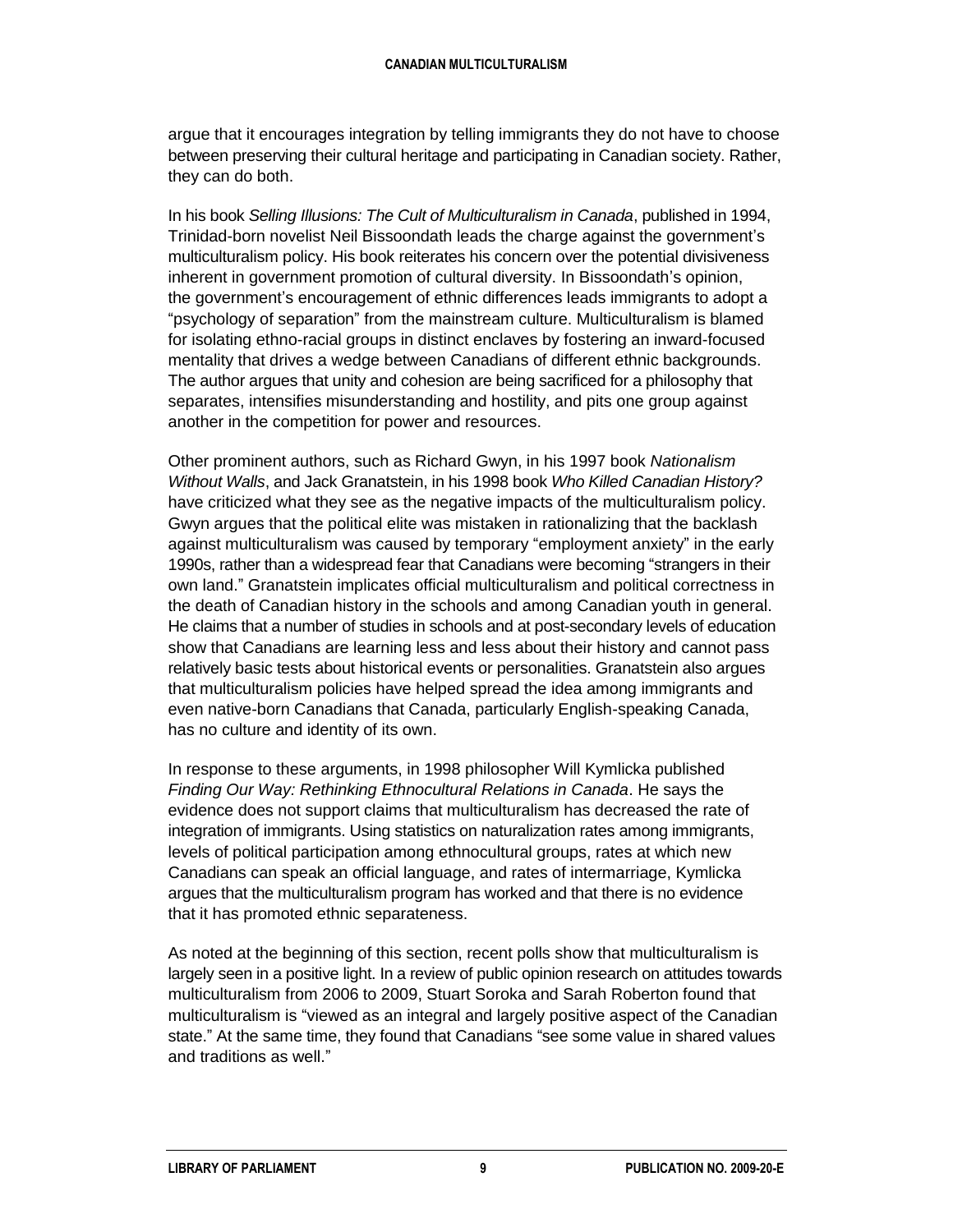#### **2.4 PROVINCIAL AND TERRITORIAL MULTICULTURALISM POLICIES**

All provincial governments have adopted some form of multiculturalism policy. At present, six of the ten provinces – British Columbia, Alberta, Saskatchewan, Manitoba, Quebec, and Nova Scotia – have enacted multiculturalism legislation. In eight provinces – British Columbia, Alberta, Saskatchewan, Manitoba, Quebec, New Brunswick, Prince Edward Island, and Nova Scotia – a multiculturalism advisory council reports to the minister responsible for multiculturalism. In Alberta, the Alberta Human Rights Commission performs the role of multiculturalism advisory council. In Nova Scotia, the Act is implemented by both a Cabinet committee on multiculturalism and advisory councils. Ontario has an official multicultural policy and the Ministry of Citizenship and Immigration is responsible for promoting social inclusion, civic and community engagement and recognition. The Government of Newfoundland and Labrador launched the province's policy on multiculturalism in 2008 and the Minister of Advanced Education and Skills leads its implementation.

While the territorial governments do not have multiculturalism policies per se, they have human rights acts that prohibit discrimination based on, among other things, race, colour, ancestry, ethnic origin, place of origin, creed or religion. In Whitehorse, the Multicultural Centre of the Yukon provides services to immigrants.

#### 2.4.1 BRITISH COLUMBIA

British Columbia adopted the *Multiculturalism Act* in 1993. It requires the government to "generally, carry on government services and programs in a manner that is sensitive and responsive to the multicultural reality of British Columbia." Each ministry and Crown corporation makes an annual report describing its efforts to promote multiculturalism. The Minister Responsible for Multiculturalism submits an omnibus report, *Report on Multiculturalism: Government of British Columbia*, to the legislature. The Multicultural Advisory Council advises the Minister Responsible for Multiculturalism on issues related to anti-racism and multiculturalism. It consists of people from across British Columbia who are dedicated to promoting multiculturalism.

In order to promote understanding of diversity, in 2008 British Columbia launched EmbraceBC. With support from the provincial and federal governments, this program provides information resources as well as funding for community-based anti-racism and multiculturalism projects.

#### 2.4.2 ALBERTA

Alberta first adopted multiculturalism legislation in 1984 with the passage of the *Alberta Cultural Heritage Act*. The Act defined multiculturalism as a fundamental characteristic of Alberta society which confers economic as well as social and cultural benefits on all Albertans. It was replaced in 1990 by the *Alberta Multiculturalism Act*, of which the main objectives were to encourage respect for and promote an awareness of the multicultural heritage of Alberta and to foster an environment in which all Albertans could participate and contribute to the cultural, social, economic and political life of their province. The Act established a Multiculturalism Commission to advise the government on policy and programs respecting multiculturalism, as well as a Multiculturalism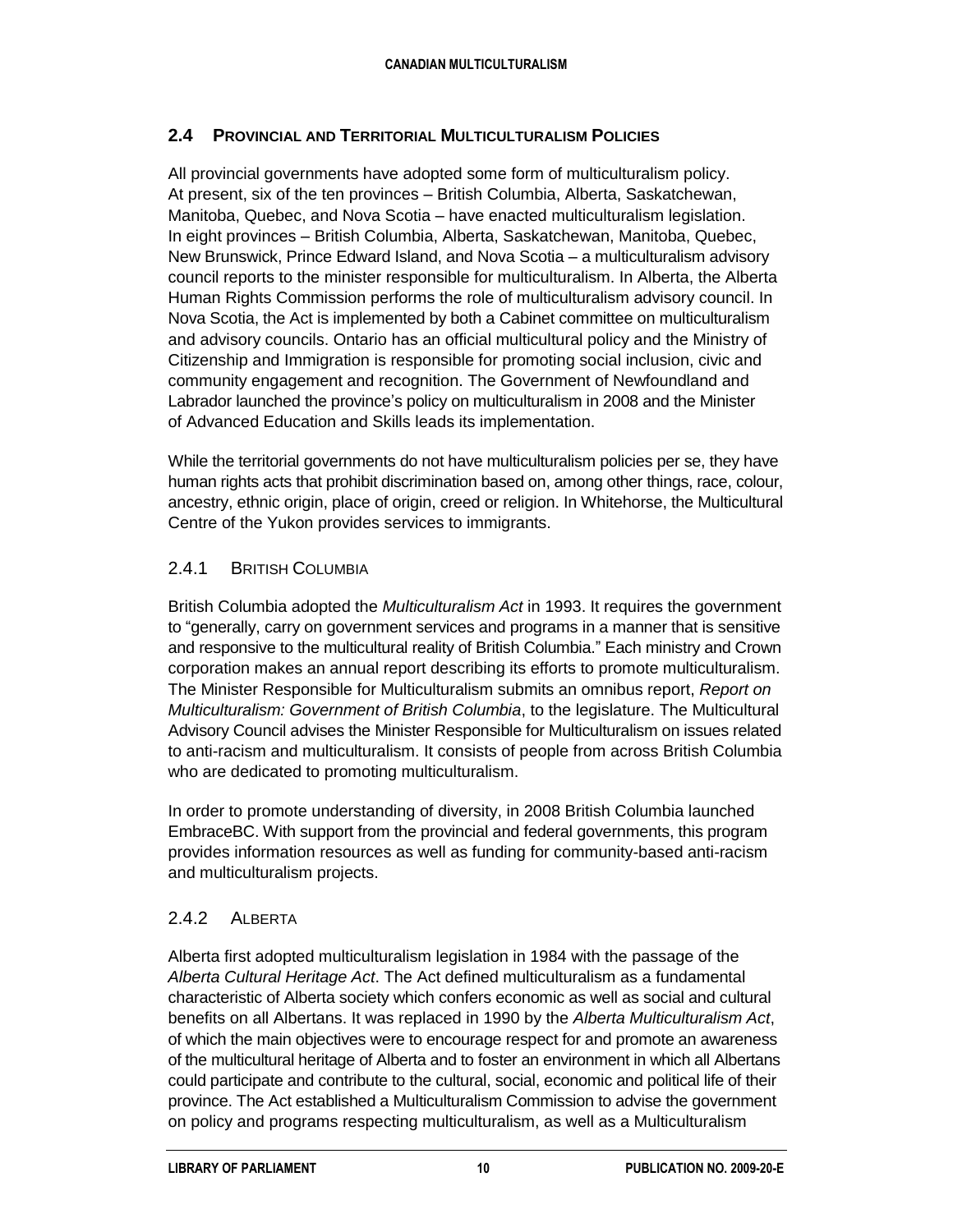Advisory Council to advise the Commission on policy matters. A Multicultural Fund was also set up to finance programs and services related to its objectives and to provide grants to eligible persons and organizations.

In 1996, the government merged the human rights and multiculturalism programs. The *Human Rights, Citizenship and Multiculturalism Act* retained the main objectives of the *Alberta Multiculturalism Act*, but the Alberta Human Rights Commission took over the duties of the former Multiculturalism Commission. Similarly, the Multiculturalism Fund continued as the Human Rights, Citizenship and Multiculturalism Fund. In 2009, Alberta's human rights legislation was amended and was renamed the *Alberta Human Rights Act*. The Multiculturalism Fund became the Human Rights Education and Multiculturalism Fund.

#### 2.4.3 SASKATCHEWAN

Saskatchewan was the first province to adopt legislation on multiculturalism. The *Saskatchewan Multiculturalism Act* was first passed in 1974. In 1997, a new *Multiculturalism Act* was enacted, which reaches beyond the traditional definition to reflect the social justice issues of society today, such as racism and discrimination. The purposes of the Act (section 3) are:

- (a) to recognize that the diversity of Saskatchewan people with respect to race, cultural heritage, religion, ethnicity, ancestry and place of origin is a fundamental characteristic of Saskatchewan society that enriches the lives of all Saskatchewan people;
- (b) to encourage respect for the multicultural heritage of Saskatchewan;
- (c) to foster a climate for harmonious relations among people of diverse cultural and ethnic backgrounds without sacrificing their distinctive cultural and ethnic identities;
- (d) to encourage the continuation of a multicultural society.

The Government of Saskatchewan supports multicultural activity primarily through the Saskatchewan Lotteries Trust Fund for Sport, Culture and Recreation. Lottery funding directly supports the activities of over 1,200 volunteer-driven organizations.

#### 2.4.4 MANITOBA

Manitoba adopted the *Manitoba Intercultural Council Act* in 1984. Under the Act, the Council's mandate is to advise the government, through the minister responsible for ethnocultural matters in the province, on education, human rights, immigrant settlement, media and communication, and cultural heritage. In the summer of 1992, the Manitoba legislature adopted a new provincial *Multiculturalism Act*, the preamble of which states:

Manitoba's multicultural society is not a collection of many separate societies, divided by language and culture, but is a single society united by shared laws, values, aspirations and responsibilities.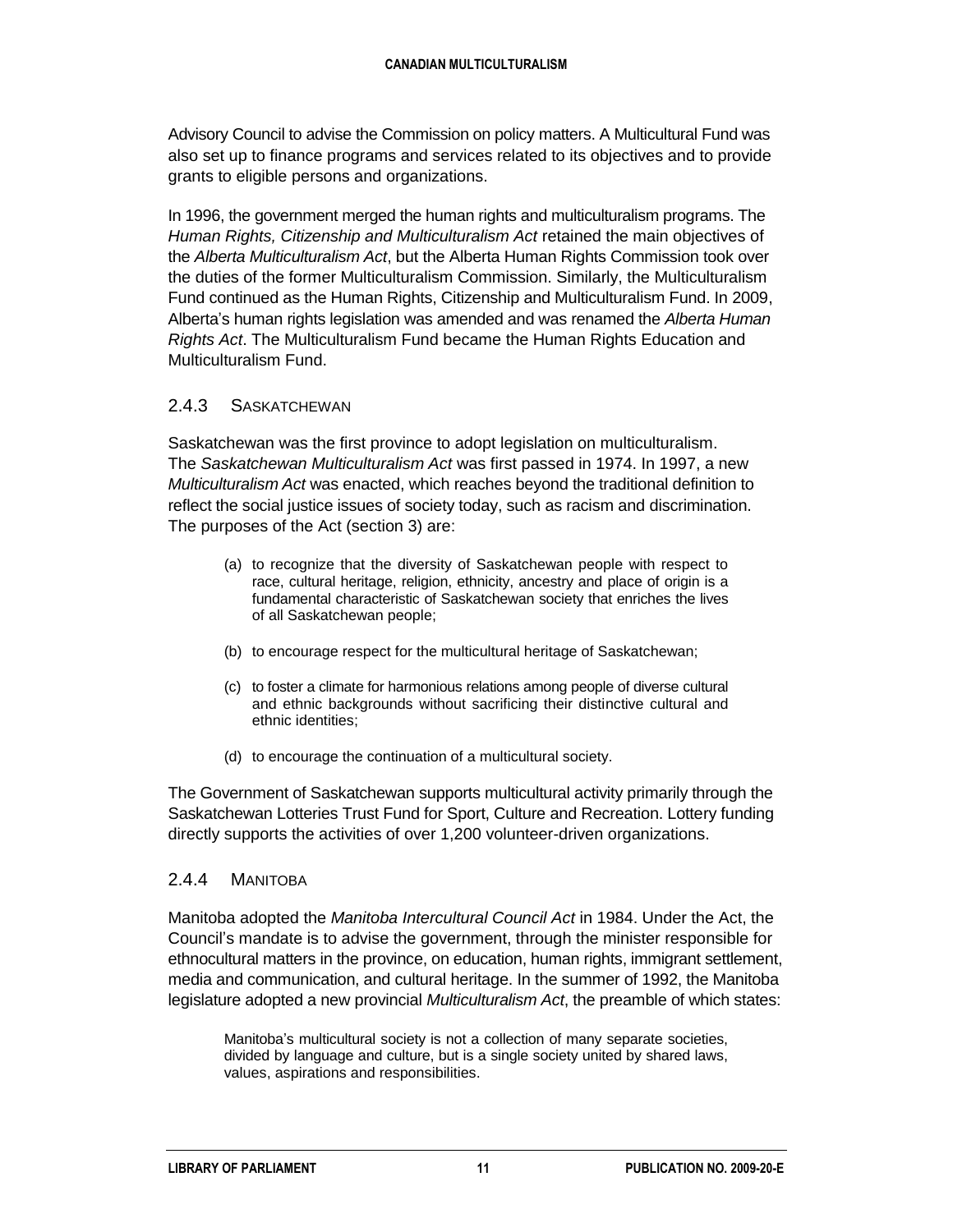A Multiculturalism Secretariat was established under the direction and control of the minister, through which the minister administers and carries out the provisions of this Act. Under the Act, the role of the Secretariat is to "identify, prioritize and implement actions to contribute to the achievement of a successful multicultural society."

#### 2.4.5 ONTARIO

Although Ontario inaugurated an official multicultural policy in 1977 that promoted the cultural activities of the various ethnic groups, formal legislation establishing a Ministry of Citizenship and Culture (now the Ministry of Citizenship and Immigration) came into force only in 1982. Under the *Ministry of Citizenship and Culture Act*, the Ministry is responsible for "recognizing the pluralistic nature of Ontario society, to stress the full participation of all Ontarians as equal members of the community, encouraging the sharing of cultural heritage while affirming those elements held in common by all residents."

#### 2.4.6 QUEBEC

Quebec designates its policy as "interculturalism." The policy is mainly concerned with the acceptance of, and communication and interaction between, culturally diverse groups (cultural communities) without, however, implying any intrinsic equality among them. Diversity is tolerated and encouraged, but only within a framework that establishes the unquestioned supremacy of French in the language and culture of Quebec.

In 1981, the Ministry of Cultural Communities and Integration set out its intercultural objectives by publishing a plan of action entitled *Autant de façons d'être Québécois* (Québécois – Each and Every One). The plan talked about the development of a strategy to:

- develop cultural communities and ensure that their uniqueness is maintained;
- sensitize francophones to the contribution of cultural communities to Quebec's heritage and cultural development; and
- facilitate the integration of cultural communities into Quebec society, especially those sectors historically excluded or underrepresented within institutional settings.

In 1984, the National Assembly passed legislation creating the Conseil des communautés culturelles et de l'immigration (Council of Cultural Communities and Immigration), now known as the Conseil des relations interculturelles (Council of Intercultural Relations). The Council advises the minister on the planning and implementation of government policies relating to cultural communities and immigration. It also commissions studies and undertakes research on relevant issues.

In 1986, the Government of Quebec published the *Declaration on intercultural and interracial relations*. This declaration condemns racism and racial discrimination and commits the Government "to encourage the full participation of every person in the economic, social and cultural development of Quebec, regardless of colour, religion, ethnic or national origin."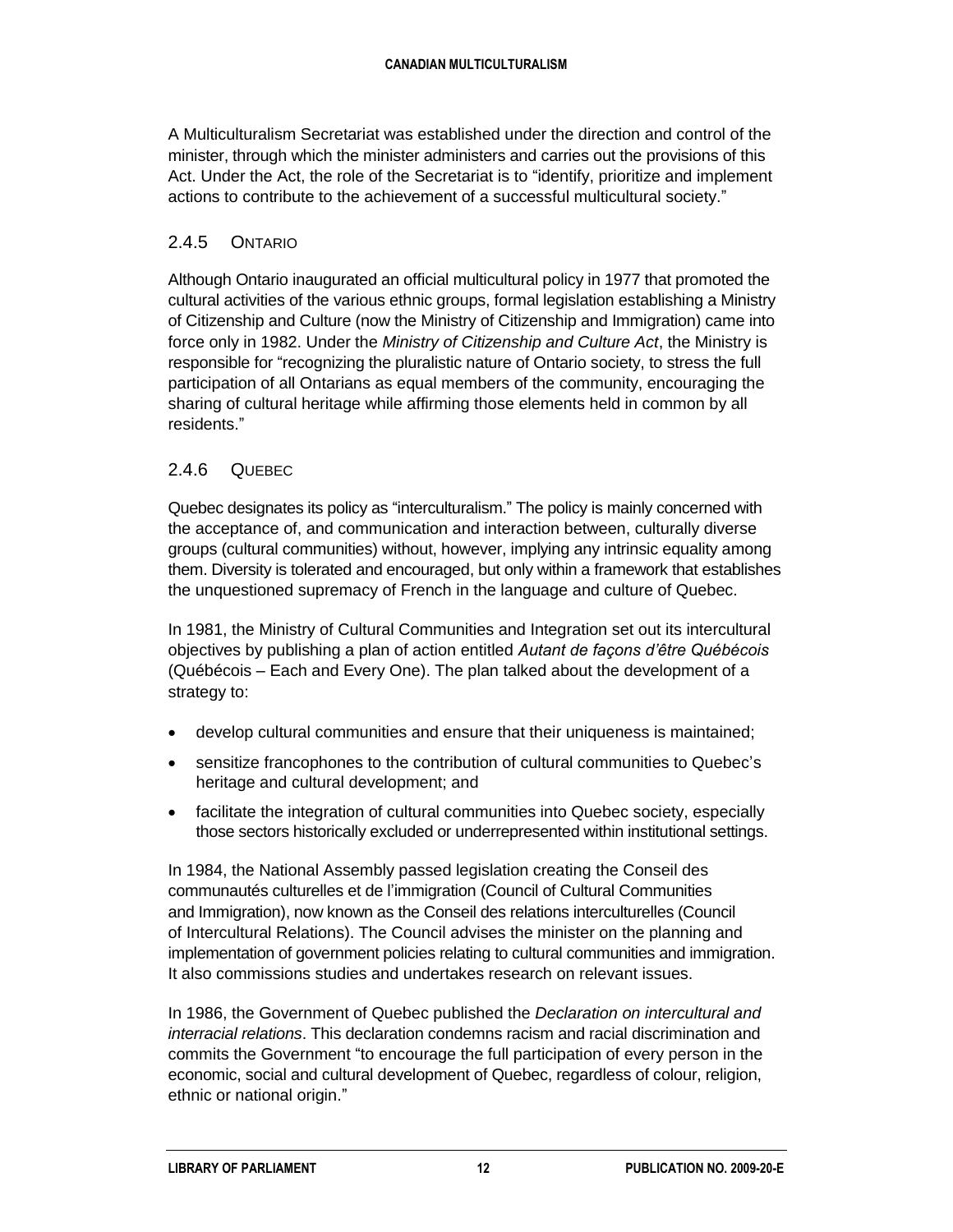Quebec's intercultural orientation toward immigrants and diversity was further confirmed with the release at the end of 1990 of a White Paper entitled *Let's Build Quebec Together: A Policy Statement on Immigration and Integration*. Three principles were reinforced in the government's policy:

- Quebec is a French-speaking society.
- Quebec is a democratic society in which everyone is expected to contribute to public life.
- Quebec is a pluralistic society that respects the diversity of various cultures from within a democratic framework.

To meet these obligations, the White Paper proposed a formal "moral contract" between immigrants and native-born Québécois. Quebec would declare itself a francophone, pluralistic society, yet one that is mindful of cultural differences. Immigrants would subscribe to Quebec's *Charter of Human Rights and Freedoms* and contribute to Quebec nation-building in cooperation with native-born Québécois.

In 2005, the National Assembly passed legislation creating the Ministry of Immigration and Cultural Communities, which replaced the former Ministry of Cultural Communities and Integration. As spelled out in the legislation, the main functions of the Ministry of Immigration and Cultural Communities with regard to cultural communities are:

- to support cultural communities in order to facilitate their full participation in Quebec society;
- to foster openness to pluralism; and
- to foster closer intercultural relations among the people of Quebec.

In 2007, the Government of Quebec established the Consultation Commission on Accommodation Practices Related to Cultural Differences, headed by co-chairs Gérard Bouchard and Charles Taylor. The Commission was established in response to a number of cases that gave rise to a public debate over the accommodation of religious practices and the broader question of the integration of immigrants and minorities. The Commission's report, published in May 2008, concluded that while "the foundations of collective life in Québec are not in a critical situation," there was a crisis of perception regarding reasonable accommodation. Bouchard and Taylor said the policies of interculturalism and secularism should be clearly defined. The Commission also made a number of recommendations on integrating immigrants, improving public understanding of intercultural practices, and fighting inequality and discrimination.

In 2008, the Government of Quebec published *Diversity: An Added Value – Government policy to promote participation of all in Québec's development*. This policy set out three policy directions:

- recognize and combat prejudice and discrimination;
- tackle all forms of discrimination and ensure better representation of underrepresented groups in public and private institutions and in businesses; and
- ensure coherence and complementarity of efforts to combat prejudice and discrimination.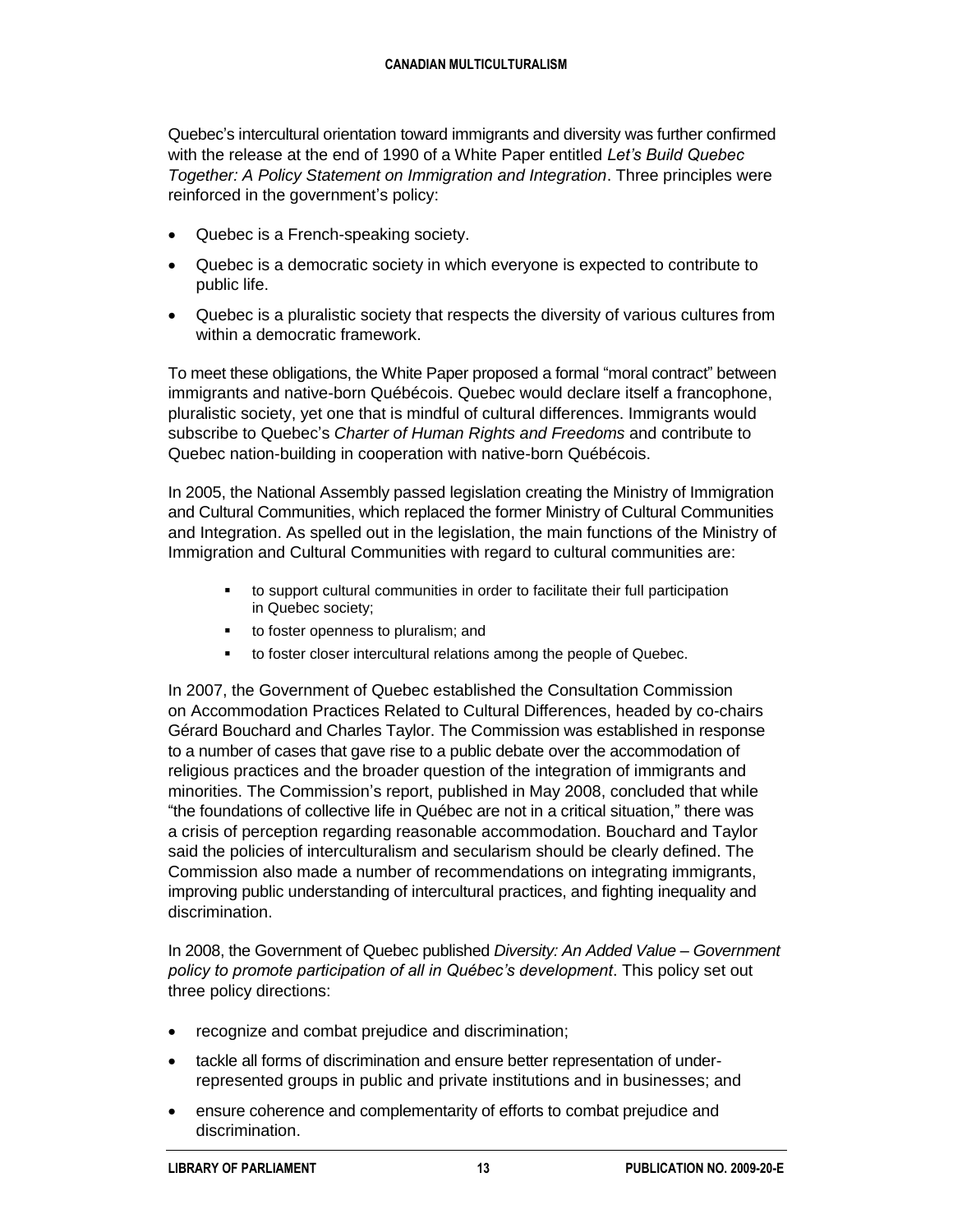#### 2.4.7 NEW BRUNSWICK

New Brunswick introduced its Policy on Multiculturalism in 1986. The policy is guided by the principles of equality, appreciation and preservation of cultural heritages, and participation. In the late 1980s, the provincial government established a Ministerial Advisory Committee to provide advice to the minister.

The ministry of Post-Secondary Education, Training and Labour is responsible for the Population Growth Division, which in turn is responsible for settlement and multicultural communities. The Division also administers the Multicultural Grants Program, which assists community partners working to meet the objectives of the Policy on Multiculturalism.

#### 2.4.8 NOVA SCOTIA

Nova Scotia adopted its multiculturalism legislation in 1989. The *Act to Promote and Preserve Multiculturalism* recognizes multiculturalism as an inherent feature of Nova Scotia society and pledges the government to the maintenance of good relations between cultural communities. The Act provides for two administrative structures to manage its implementation: a Cabinet Committee on Multiculturalism to oversee the application of the policy on a government-wide basis and a Multicultural Advisory Committee to advise the Cabinet committee and review the programs. The Minister of Communities, Culture and Heritage is responsible for the administration of the Act.

#### 2.4.9 PRINCE EDWARD ISLAND

Prince Edward Island adopted a Provincial Multicultural Policy in 1988. Its purpose is to "promote cultural survival and expression, further cross-cultural expression, further cross-cultural understanding, acknowledge the contribution of cultural diversity and ensure the equal treatment of all people living in Prince Edward Island." The Policy is built on four principles: equality, appreciation, preservation, and participation. A Ministerial Advisory Committee advises the minister of Tourism and Culture, who is responsible for multiculturalism.

#### 2.4.10 NEWFOUNDLAND AND LABRADOR

In 2008, the Government of Newfoundland and Labrador launched the Policy on Multiculturalism for the province. It sets out the provincial government's commitment to "the promotion of multiculturalism and cross-cultural understanding where the cultural diversity of all people is valued, supported and enhanced to collectively build a selfreliant, prosperous Province." The policy is designed to guide government programs and services. The Office of Immigration and Multiculturalism, which is part of the Department of Advanced Education and Skills, works to establish partnerships which promote multicultural activities.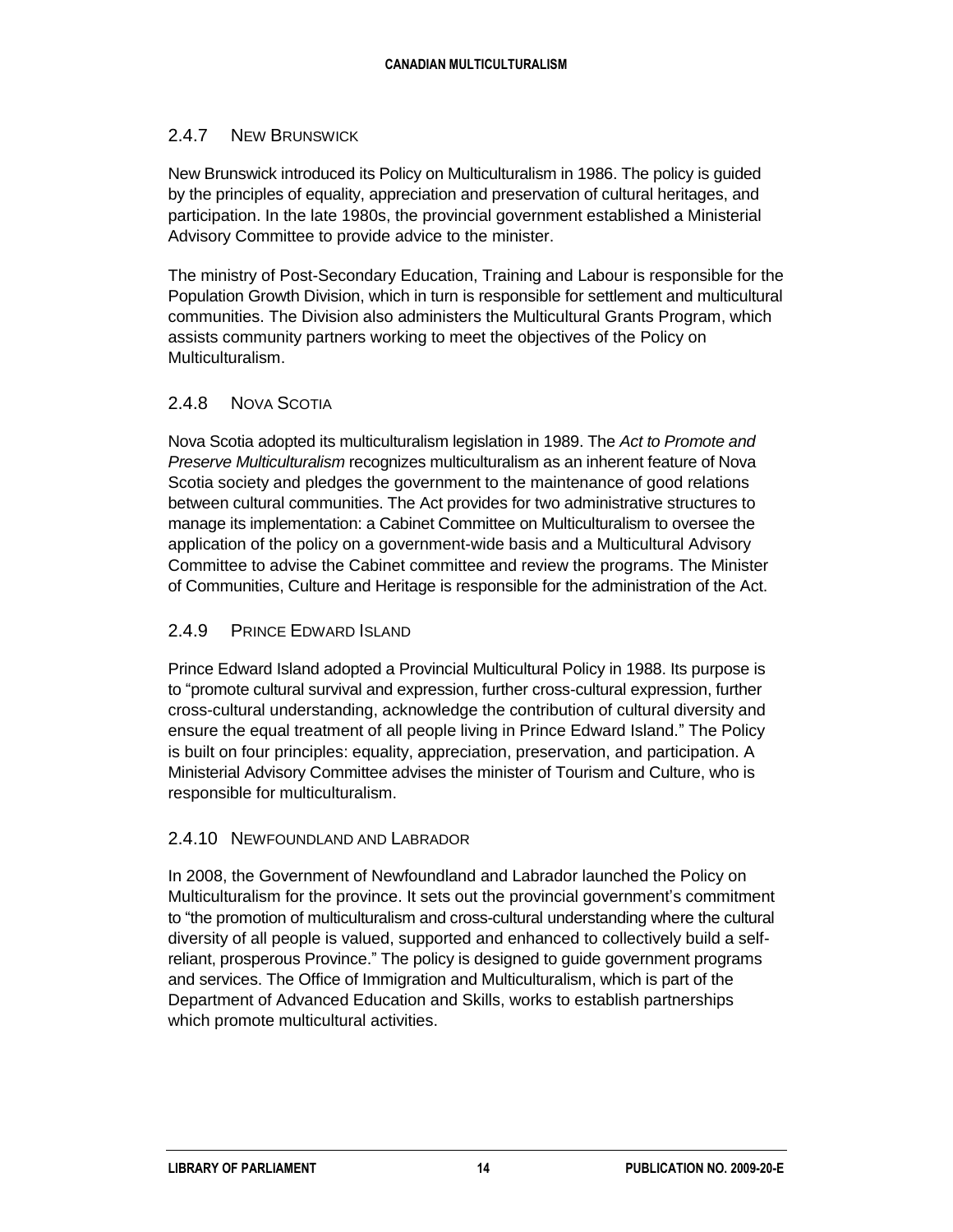### **3 PARLIAMENTARY ACTION**

#### **3.1** *CANADIAN MULTICULTURALISM ACT*

The *Canadian Multiculturalism Act*, which provides a statutory framework for the existing multiculturalism policy, was adopted by Parliament in 1988. The Act recognizes the need to increase minority participation in society by ensuring that federal institutions are responsive to the multicultural reality of Canada. Moreover, all government agencies, departments and Crown corporations are expected to provide leadership in advancing Canada's multicultural mix.

It is also noteworthy that the Act makes the government accountable to both Parliament and the public for ensuring compliance with its provisions by requiring annual reports. A multiculturalism secretariat was established to support the government in implementing improved delivery of government services in federal institutions.

### **3.2** *CANADIAN HERITAGE LANGUAGES INSTITUTE ACT*

The *Canadian Heritage Languages Institute Act*, which was adopted by Parliament in 1991, provided for the establishment of a Heritage Languages Institute in Edmonton, with the purpose of developing national standards for teacher training and curriculum content for ethnic minority languages classes in Canada. Before it could be created, however, the 1992 Budget deferred the Institute's establishment until further notice. In January 2012, under the provisions of the *Statutes Repeal Act*, the Act was repealed.

#### **3.3** *CANADIAN RACE RELATIONS FOUNDATION ACT*

The *Canadian Race Relations Foundation Act* was adopted by Parliament in 1991. It established a Race Relations Foundation in Toronto, with the purpose of helping to eliminate racism and racial discrimination through public education. Funding for the establishment of the Foundation was deferred until 1996, when the Secretary of State for Multiculturalism announced the establishment of the Foundation with a one-time endowment of \$24 million from the federal government. The Foundation undertakes research, acts as a clearing house for information on race relations, supports initiatives to raise awareness, promotes race relations training, and supports the development of effective policies.

#### **3.4 REPORT OF THE STANDING COMMITTEE ON MULTICULTURALISM AND CITIZENSHIP, JUNE 1993**

The Standing Committee on Multiculturalism and Citizenship released its last report in 1993, shortly before it ceased to exist when the Department of Multiculturalism and Citizenship was disbanded. Entitled *Study of the Implementation of the Canadian Multiculturalism Act in Federal Institutions*, its recommendations included several suggestions for improving the evaluation of federal institutions' progress in implementing the *Canadian Multiculturalism Act*. Other key recommendations identified specific measures whereby government departments and agencies could strengthen their commitment to the principles of the Act.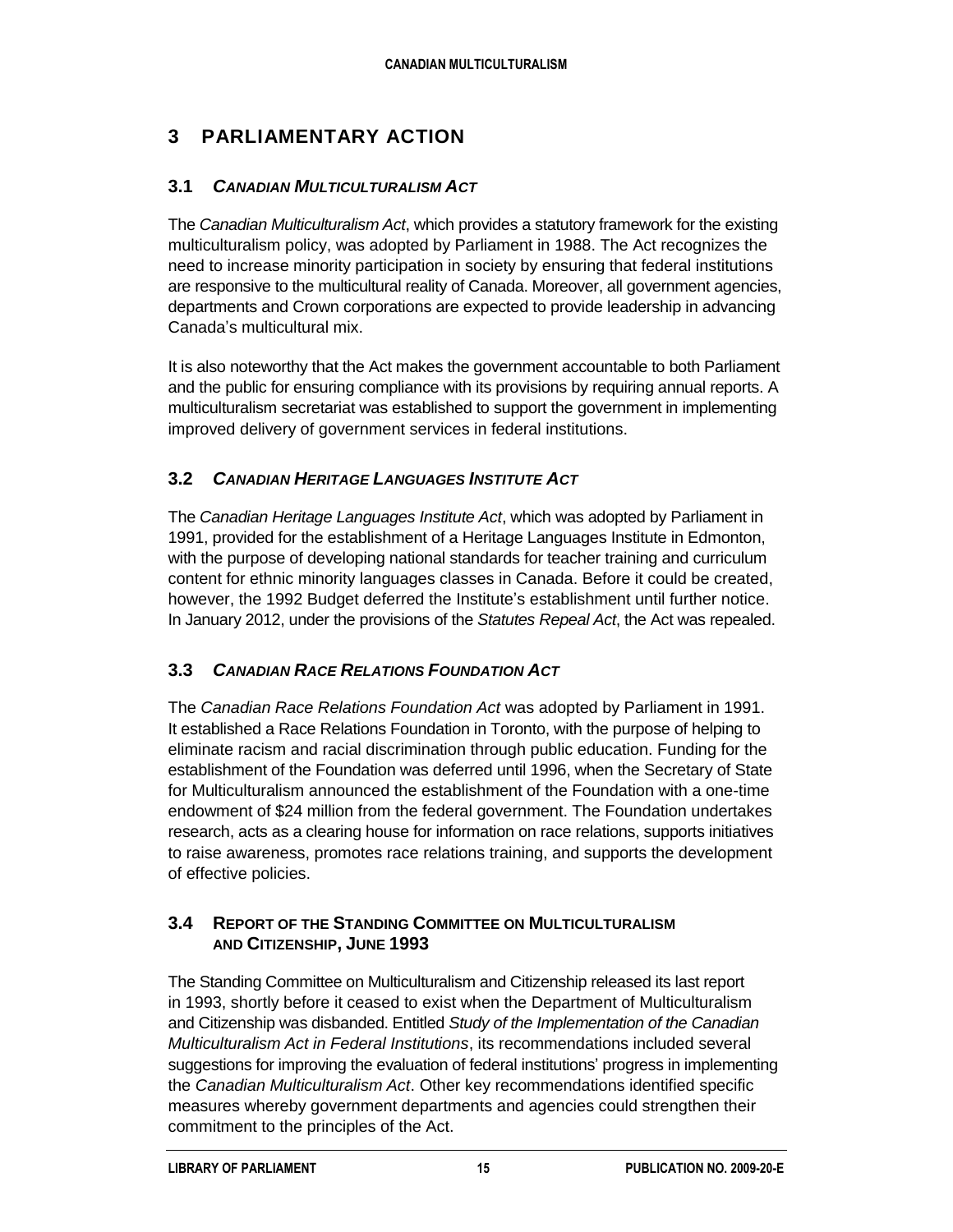#### **4 CHRONOLOGY OF FEDERAL POLICY ON MULTICULTURALISM**

- **1948 –** Canada adhered to the *Universal Declaration of Human Rights*, which applies to all human beings, regardless of sex, race, religion, culture or ideology.
- **1960 –** Parliament passed the *Canadian Bill of Rights*, which prohibits discrimination for reasons of race, national origin, colour, religion or sex.
- **1967 –** Racial discrimination provisions that had existed in Canadian immigration law since the early  $20<sup>th</sup>$  century were abolished.
- **1969 –** The Royal Commission on Bilingualism and Biculturalism released Book Four of its report, on the contribution of other ethnic groups to the cultural enrichment of Canada.
- **1970 –** Canada ratified the *International Convention on the Elimination of All Forms of Racial Discrimination*.
- **1971 –** Canada became the first country in the world to introduce a multiculturalism policy.
- **1972 –** First appointment of a (junior) minister for Multiculturalism.
- **1973 –** The Canadian Consultative Council on Multiculturalism (later renamed the Canadian Ethnocultural Council) was established as an advisory body to the minister.
- **1974 –** Saskatchewan became the first province to adopt legislation regarding multiculturalism.
- **1976 –** Canada ratified the *International Covenant on Economic, Social, and Cultural Rights* and the *International Covenant on Civil and Political Rights*.
- **1977 –** Parliament adopted the *Canadian Human Rights Act*, which established the Canadian Human Rights Commission to monitor and mediate disputes over human rights in Canada.
- **1982 –** The *Canadian Charter of Rights and Freedoms* enshrined equality rights in the Constitution and acknowledged Canada's multicultural heritage.
- **1984 –** The House of Commons Special Committee on Visible Minorities in Canadian Society issued its *Equality Now!* report.
- **1985 –** Establishment of the House of Commons Standing Committee on Multiculturalism.
- **1986 –** Parliament passed the *Employment Equity Act*.
- **1988 –** Royal Assent was given on 21 July to the *Canadian Multiculturalism Act* after Parliament had adopted the legislation with all-party support.

The federal government formally apologized for the wrongful incarceration and the disenfranchisement of Japanese Canadians and the seizure of their property during World War II and offered compensation.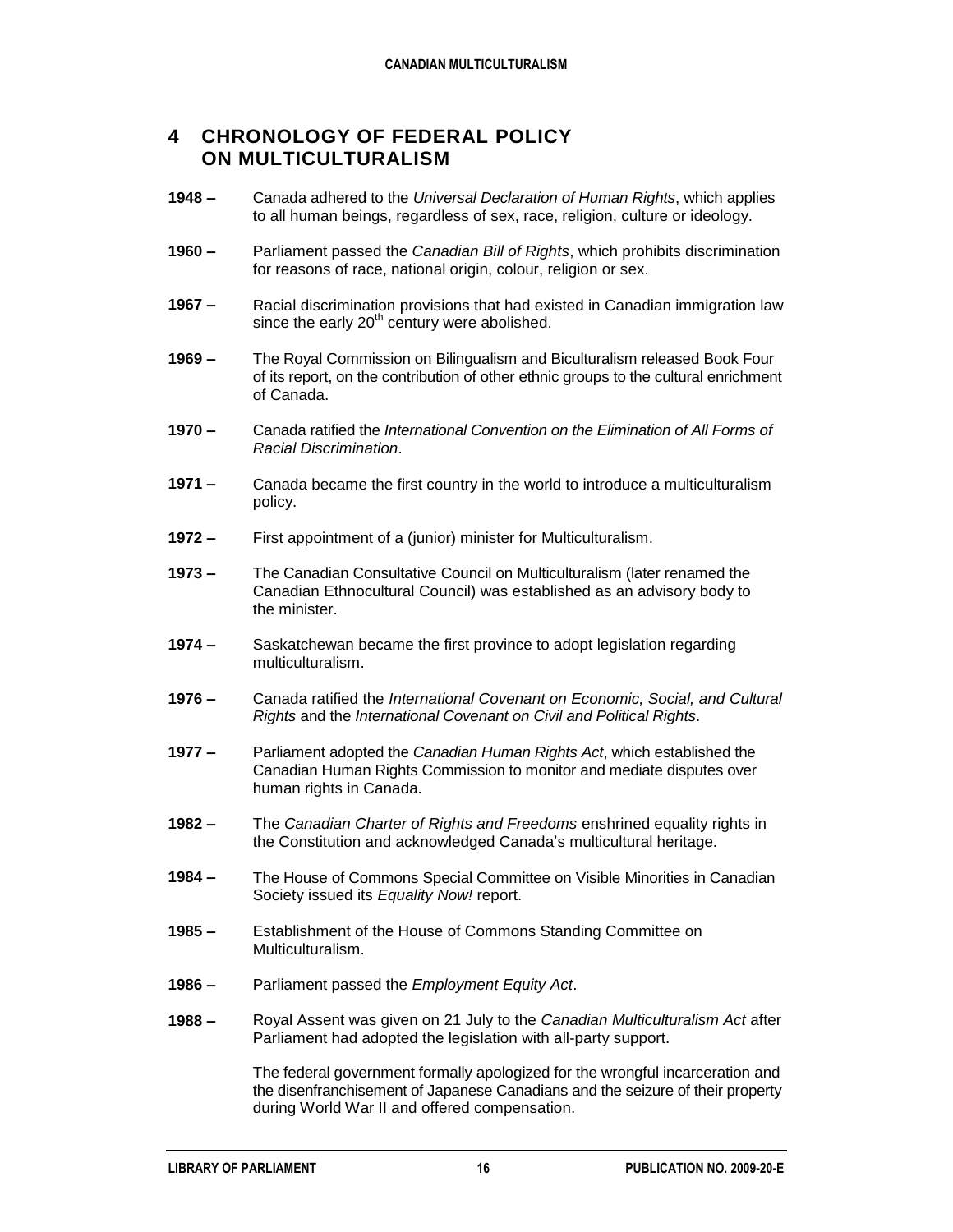#### **CANADIAN MULTICULTURALISM**

- **1990 –** Multiculturalism Canada tabled its first annual report on the implementation of the *Canadian Multiculturalism Act* by the Government of Canada.
- **1991 –** Royal Assent was given to the *Department of Multiculturalism and Citizenship Act* on 17 January. On 21 April, the new Department was officially established, with Gerry Weiner appointed as the first full-time minister.
- **1993 –** The federal government announced that Multiculturalism and Citizenship Canada would be split along its two main components: the multiculturalism programs would be merged with the new Department of Canadian Heritage and the citizenship programs would be amalgamated with the new Department of Citizenship and Immigration.
- **1994 –** The federal government announced that it would not pay out any compensation to national ethnic groups to redress past indignities.
- **1996 –** The federal government established the Canadian Race Relations Foundation.
- **1997 –** The minister of State for Multiculturalism announced a renewed multiculturalism program.
- **2002 –** The federal government announced that Canadian Multiculturalism Day would be held on 27 June each year.
- **2005 –** In the February Budget, the federal government announced commemorative and educational initiatives to highlight the contributions of groups that have troubling memories as a result of historical events during times of war or as a result of immigration policies of the day.

In March, the federal government released *A Canada for All: Canada's Action Plan Against Racism*.

Between August and November, the federal government announced agreements-in-principle with the Ukrainian-Canadian, Italian-Canadian, and Chinese-Canadian communities as part of the Acknowledgement, Commemoration, and Education Program announced in the February 2005 Budget.

**2006 –** The federal government offered a full apology to Chinese-Canadians for the head tax that was imposed on Chinese immigrants until 1923 and the subsequent exclusion of Chinese immigrants until 1947.

> The federal government announced the Community Historical Recognition Program and the National Historical Recognition Program to commemorate the historical experiences and contributions of ethno-cultural communities.

- **2008 –** Responsibility for multiculturalism transferred from the Department of Canadian Heritage to the Department of Citizenship and Immigration.
- **2009 –** Canada became a full member of the Task Force for International Cooperation on Holocaust Education, Remembrance and Research.
- **2011 –** Canada became the first country to sign the Ottawa Protocol on Combating Antisemitism, which was developed by the Inter-parliamentary Coalition for Combating Antisemitism.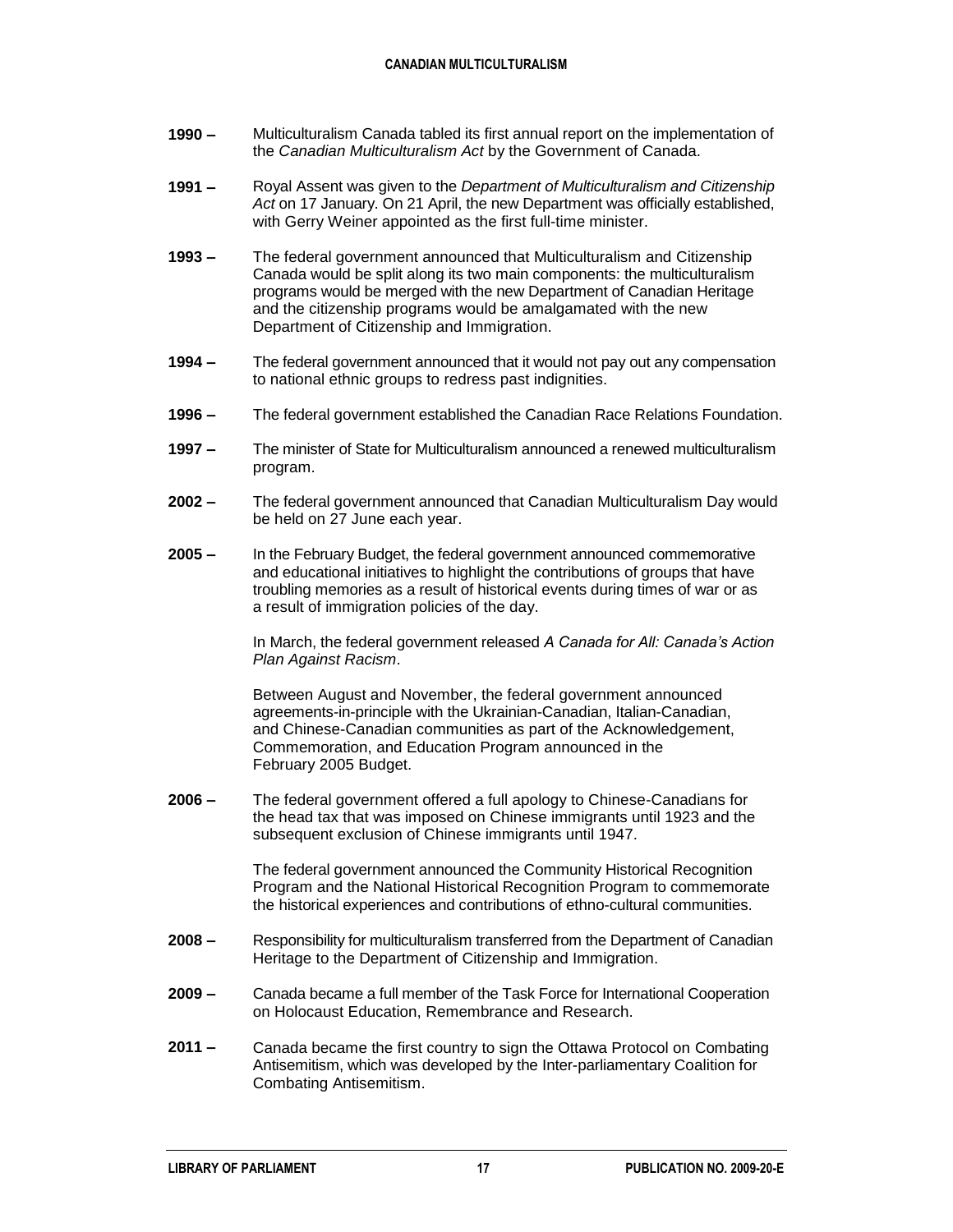### **5 SELECTED REFERENCES**

- Abu-Laban, Yasmeen. "The Politics of Race and Ethnicity: Multiculturalism as a Contested Arena." In James P. Bilkerton and Alain Gagnon, eds. *Canadian Politics*, 2<sup>nd</sup> ed., Broadview Press Ltd., Peterborough, 1994, pp. 242–263.
	- ———. "Liberalism, Multiculturalism and the Problem of Essentialism." *Citizenship Studies*, Vol. 6, No. 4, 2002, pp. 459–482.
- Abu-Laban, Yasmeen, and Christina Gabriel. *Selling Diversity: Immigration, Multiculturalism, Employment Equity, and Globalization*. Broadview Press Ltd., Peterborough, 2002.
- Abu-Laban, Yasmeen, and Daiva Stasiulis. "Ethnic Pluralism under Siege: Popular and Partisan Opposition to Multiculturalism." *Canadian Public Policy*, Vol. 18, No. 4, 1992, pp. 365–386.
- Bélanger, Alain, and Éric Caron Malenfant. "Ethnocultural diversity in Canada: [Prospects for 2017.](http://www5.statcan.gc.ca/bsolc/olc-cel/olc-cel?lang=eng&catno=11-008-X20050038968)" *Canadian Social Trends*, Winter 2005, pp. 18–21.
- Berry, John W. *Sociopsychological Costs and Benefits of Multiculturalism*. Economic Council of Canada, Ottawa, 1991.
- Bibby, Reginald W. *Mosaic Madness*: *The Poverty and Potential of Life in Canada*. Stoddart, Toronto, 1990.
- Bissoondath, Neil. *Selling Illusions: The Cult of Multiculturalism in Canada*. Penguin Books, Toronto, 1994.
- Bouchard, Gérard, and Charles Taylor. *[Building the Future: A Time for Reconciliation](http://collections.banq.qc.ca/ark:/52327/bs1565996)*. Consultation Commission on Accommodation Practices Related to Cultural Differences, Government of Quebec, 2008.
- Breton, Raymond. *Ethnic Relations in Canada: Institutional Dynamics*. McGill-Queen's University Press, Montréal, 2005.
- Burnet, Jean. "Myths and Multiculturalism." *Canadian Journal of Education*, Vol. 4, 1979, pp. 43–58.
- Canadian Human Rights Foundation. *Multiculturalism and the Charter*. Carswell, Toronto, 1987.
- Citizens' Forum on Canada's Future. *Citizens' Forum on Canada's Future: Report to the People and Government of Canada*. Supply and Services Canada, Ottawa, 1991.
- Citizenship and Immigration Canada. *Application Guidelines for Funding "Promoting Integration*,*"* March 2009.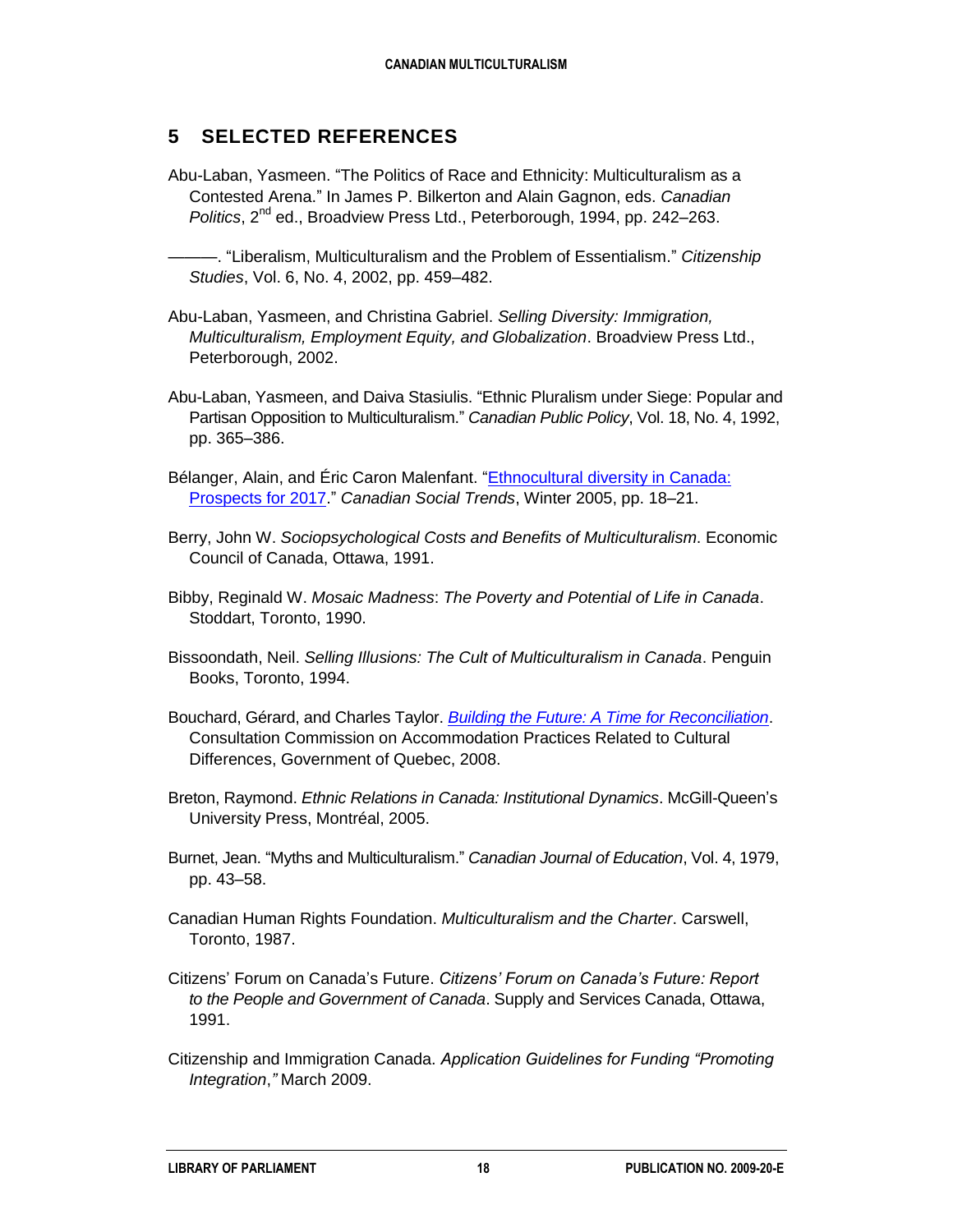#### **CANADIAN MULTICULTURALISM**

———. *[The Current State of Multiculturalism in Canada and Research Themes on](http://www.cic.gc.ca/english/pdf/pub/multi-state.pdf)  [Canadian Multiculturalism 2008–2010](http://www.cic.gc.ca/english/pdf/pub/multi-state.pdf)*, 2010.

———. *[Evaluation of the Multiculturalism Program](http://www.cic.gc.ca/english/pdf/research-stats/multiculturalism.pdf)*, March 2012.

———. *[Report on Plans and Priorities 2012–2013](http://www.tbs-sct.gc.ca/rpp/2012-2013/inst/imc/imc-eng.pdf)*, p. 27.

Driedger, Leo, ed. *Ethnic Canada: Identities and Inequalities*. Copp Clark Pitman, Toronto, 1987.

Environics Institute for Survey Research. *[Focus Canada 2010](http://www.environicsinstitute.org/uploads/institute-projects/pdf-focuscanada2010.pdf)*.

———. *[Focus Canada 2011](http://www.environicsinstitute.org/uploads/institute-projects/pdf-focuscanada-2011-final.pdf)*.

Fleras, Augie, and Jean Leonard Elliott. *Multiculturalism in Canada: The Challenge of Diversity*. Nelson Canada, Scarborough, 1992.

Granatstein, J. L. *Who Killed Canadian History?* Harper Collins, 1998.

- Gwyn, Richard. *Nationalism Without Walls: The Unbearable Lightness of Being Canadian*. McClelland and Stewart, Toronto, 1995.
- House of Commons, Special Committee on Visible Minorities in Canadian Society. *Equality Now!* Supply and Services Canada, Ottawa, 1984.
- House of Commons, Standing Committee on Multiculturalism. *Multiculturalism: Building the Canadian Mosaic*. Supply and Services Canada, Ottawa, 1987.
- Kallen, Evelyn. "Multiculturalism: Ideology, Policy and Reality." *Journal of Canadian Studies*, Vol. 17, No. 1, 1982, pp. 51–63.
- Kay, Jonathan. "Explaining the Modern Backlash against Multiculturalism." *Policy Options*, Vol. 19, May 1998, pp. 30–34.

Kymlicka, Will. *Finding Our Way: Rethinking Ethnocultural Relations in Canada*. Oxford University Press, Don Mills, 1998.

- "Canadian Multiculturalism in Historical and Comparative Perspective: Is [Canada Unique?"](http://heinonline.org/HOL/Page?handle=hein.journals/consfo13&div=4&g_sent=1&collection=journals) *Constitutional Forum*, Vol. 13, No. 1, Spring 2003, pp. 1–8.

- Labelle, Micheline. ["The Challenge of Diversity in Canada and Quebec.](http://www.irpp.org/po/archive/mar05en/labelle.pdf)" *Policy Options*, Vol. 26, No. 3, March-April 2005, pp. 88–93.
- Parkin, Andrew, and Matthew Mendelsohn. *A New Canada: An Identity Shaped by Diversity*. Centre for Research and Information on Canada, Montréal, October 2003.
- Quell, Carsten, et al. *Diversity in Canada: Regions and Communities*. Centre for Research and Information on Canada, Montréal, October 2005.